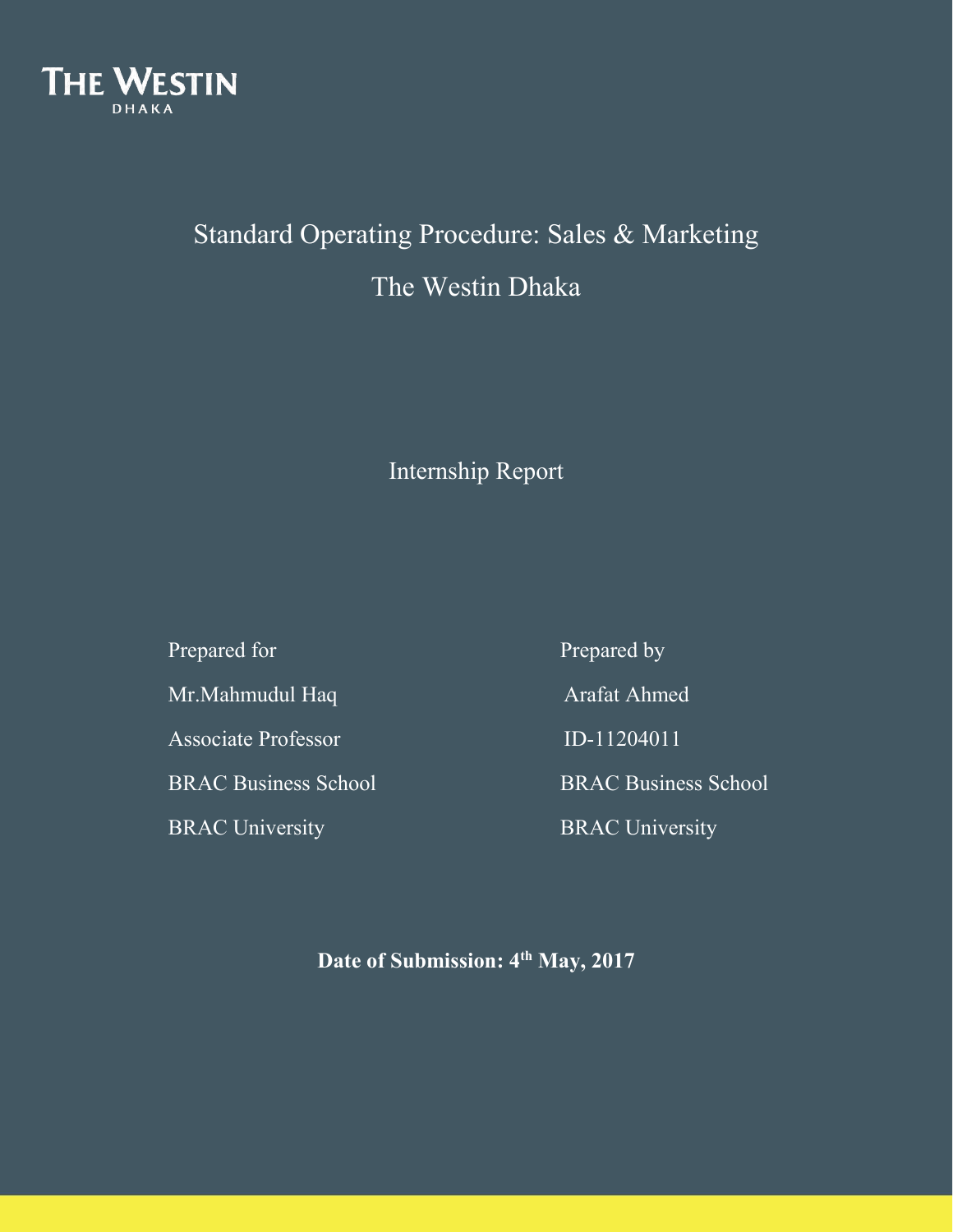### **Letter of Transmittal**

 $12<sup>th</sup>$  August, 2016

Mr. Md. Mahamudul Haque

Lecturer

BRAC Business School

BRAC University

66 Mohakhali, Dhaka-1212

#### **Subject: Submission of Internship Report**

Dear Sir,

With due respect, It is a great achievement for me to complete my BBA Program from BRAC University. This is also a great achievement for me to submit my report on "Standard Operating Procedure of The Westin Dhaka (from the perspective of Sales and Marketing department)". This report is prepared on the basis of my six months internship program in The Westin Dhaka at Gulshan 2 which is a property of Marriot the largest hotel chain in the world.

I shall be very happy to provide any explanation regarding the report and do not hesitate to call me for any query on this report or any relevant matters

Thank you and best regards,

Arafat Ahmed

ID-11204011

Department: BBS

BRAC University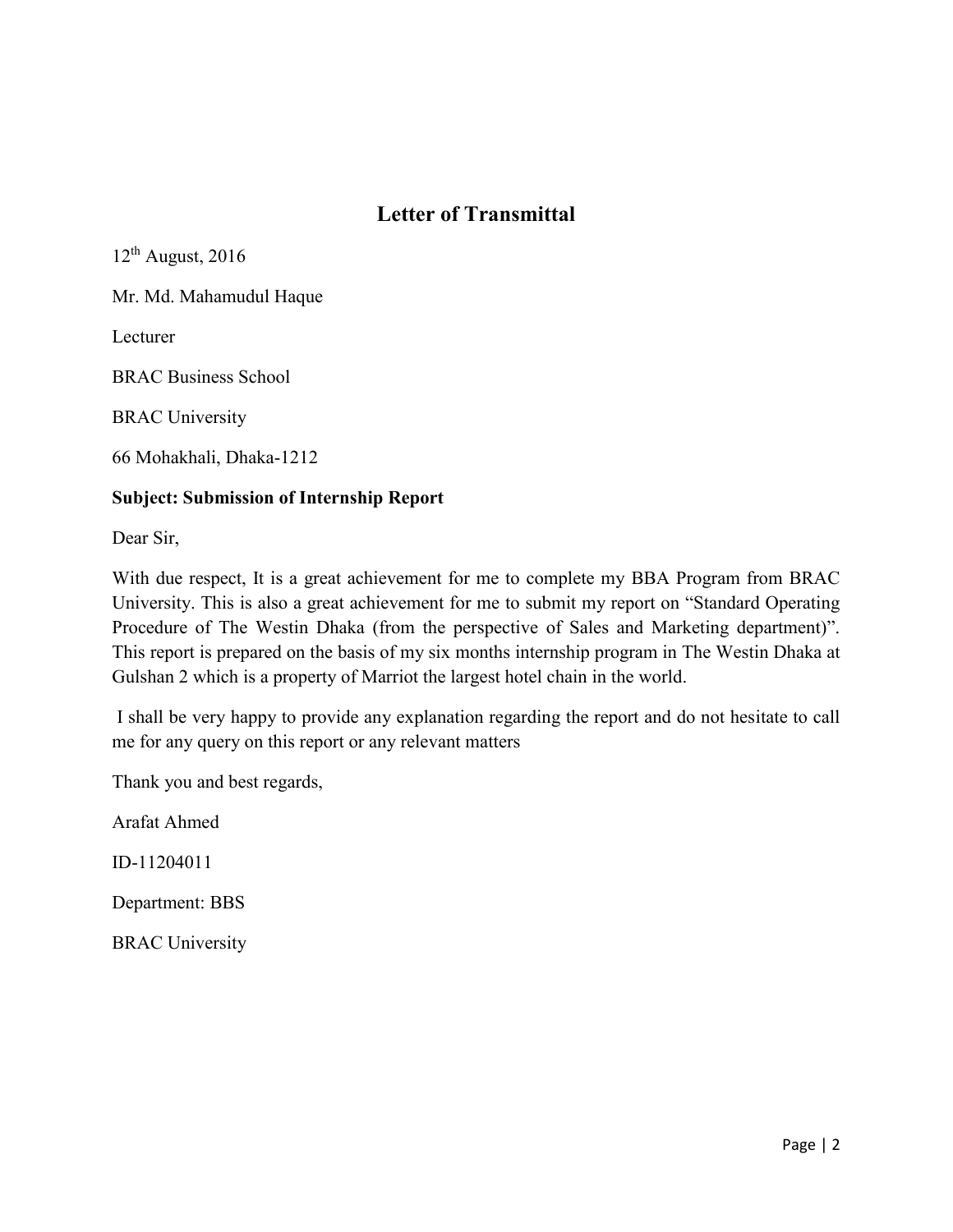"I am Arafat Ahmed bearing ID 11204011 the student of BBS department of BRAC Business School in BRAC University. This is to inform that the report named "**Standard Operating Procedure of The Weston Dhaka (from the perspective of Sales & Marketing)"** has only been prepared for the partial requirement of my Internship. It has not been prepared to serve any other purposes. Hence, it is strictly prohibited to copy, duplicate or to use this report without

prior permission."

Arafat Ahmed

**\_\_\_\_\_\_\_\_\_\_\_\_\_\_\_\_\_\_\_\_\_**

ID-11204011

Department: BBS

BRAC University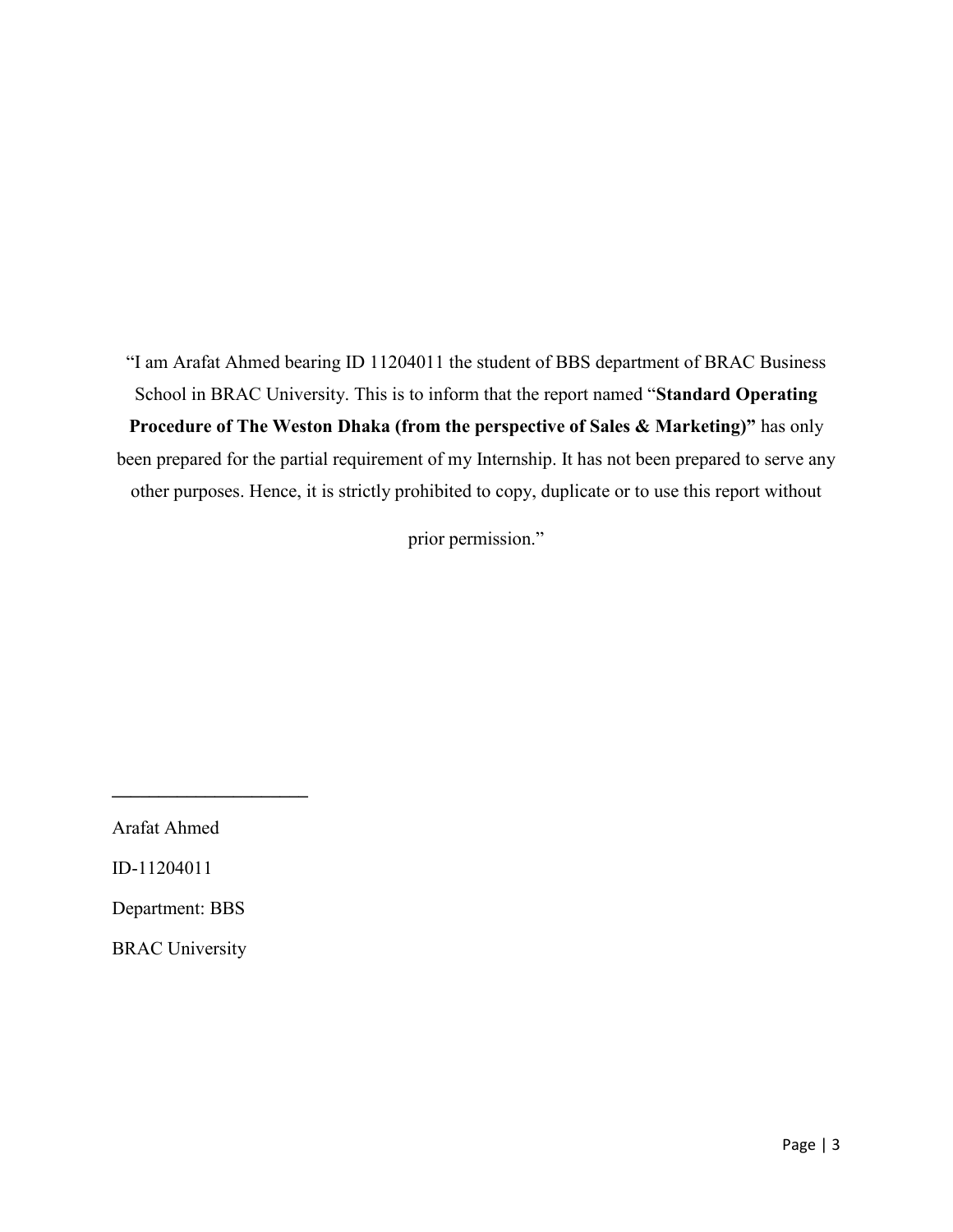### **Acknowledgement**

Words cannot describe how thankful I am to those people who were very devoted towards my internship program. All of my learning and this report is the accumulation of many people's endeavor.

First of all, I would like to express my sincere and immense gratitude to my internship supervisor Mr. Md. Mahamudul Haque Lecturer of BRAC Business School in BRAC University. I am deeply indebted to his whole-hearted supervision to me during the internship period.

I would also like to thank the authority of The Westin Dhaka to give me the opportunity to do my internship in The Westin Dhaka and also teach me the trends and tactics of such international chain culture and business. Specially **Mr. Saadman Salahuddin (**Marketing Communication Manager), **Mr. Arif Ahmed,** Director of Catering Sales, **Ms. Eva,** Executive (Human Recourse) and others whose such cooperation makes me to understand hotel management business procedures.

Finally I would like to thank my parents whose support makes me to enlighten my student life and career.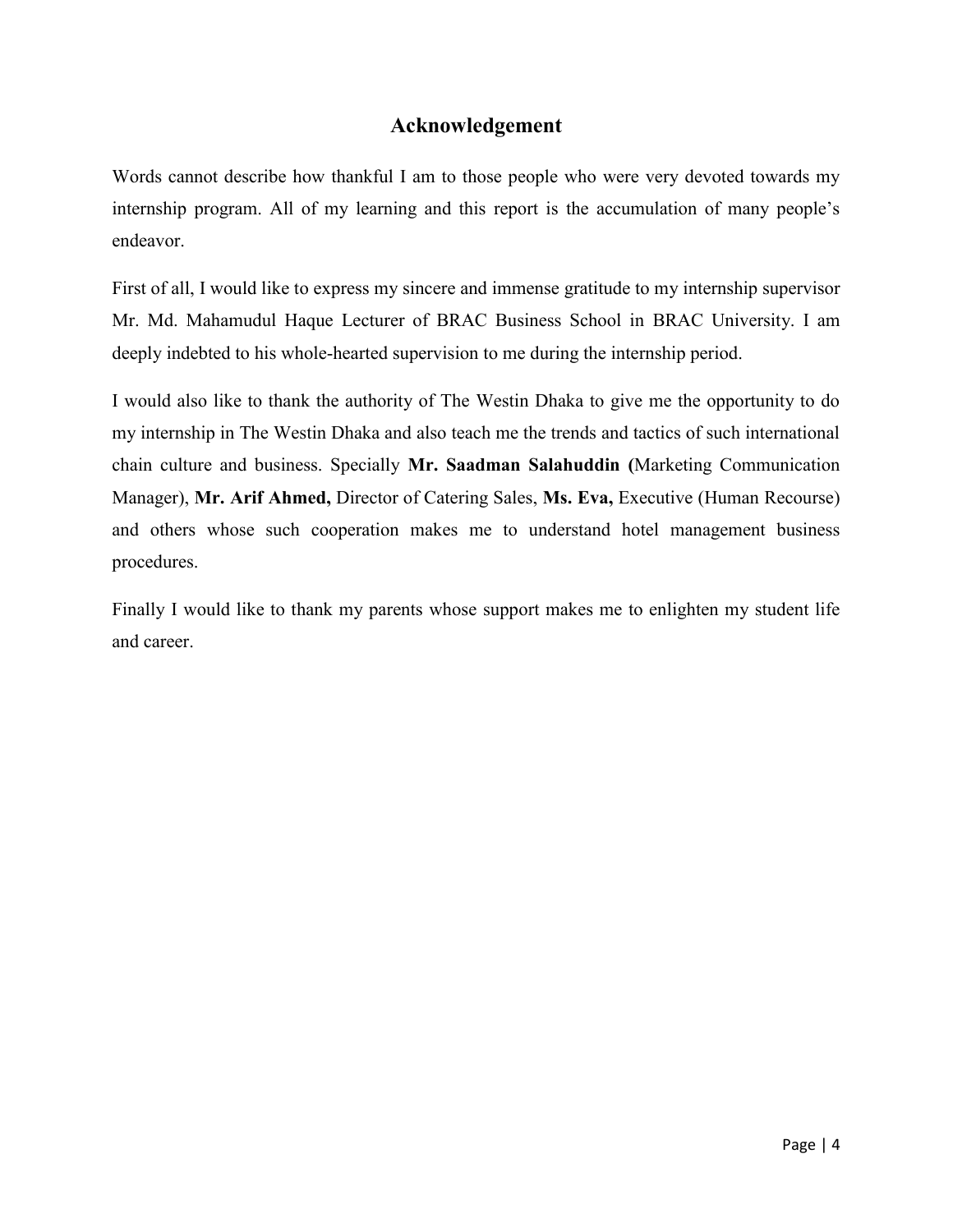### **Executive Summery**

In terms of The Westin Dhaka Sales and Marketing department operation, it drives the hotel business into another level. Public relation and communication department plays a vital role in generating sales and create brand image of this hotel. They maintain fixed manual of promotional activities suggested from Marriot.

The main focus of Westin Dhaka sales & marketing department is to create relationship; generate maximize business and revenue and get the best business in the town. The main strategy of getting market is to go for door to door marketing with corporates, social media marketing and tele marketing. They also focus on a loyalty program that named SPG Pro that makes The Westin Dhaka more closely connected with their clients.

Sales week in every six months is another unique strategy used by the marketing team. Not just that from the Food and beverage team they do celebrate different food feasible in national day of different countries that makes the hotel a global one among its clients.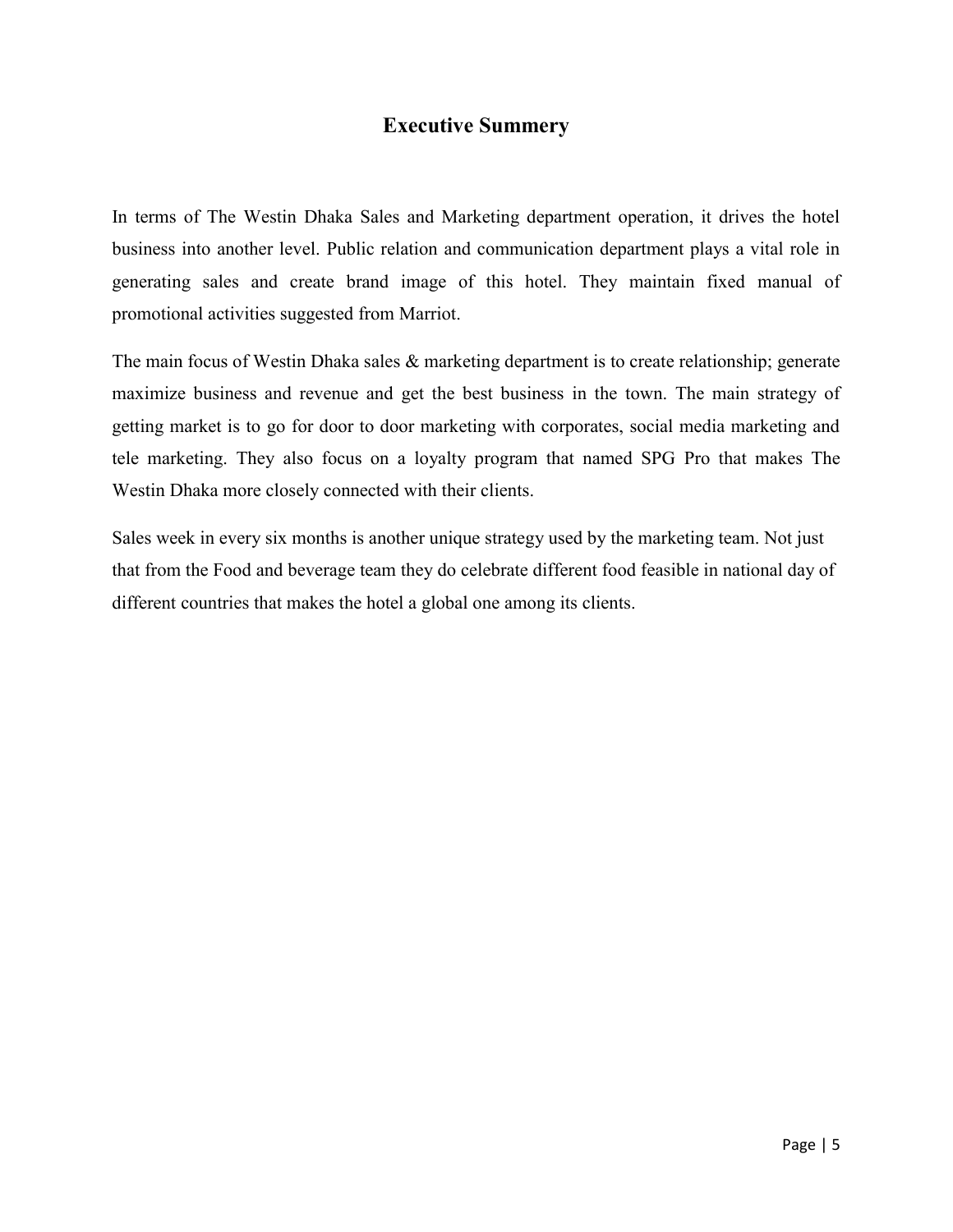### **Contents**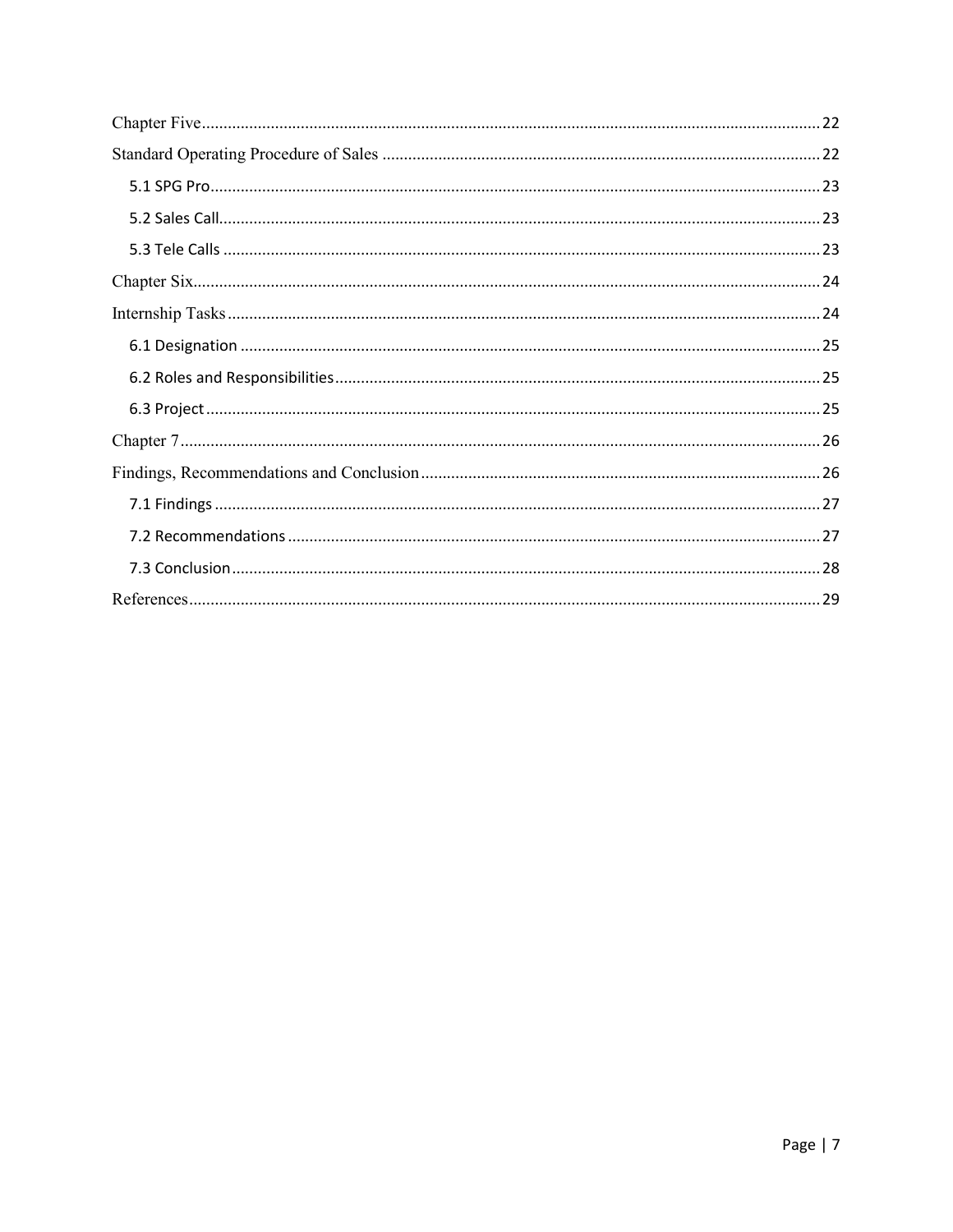<span id="page-7-0"></span>**Chapter One**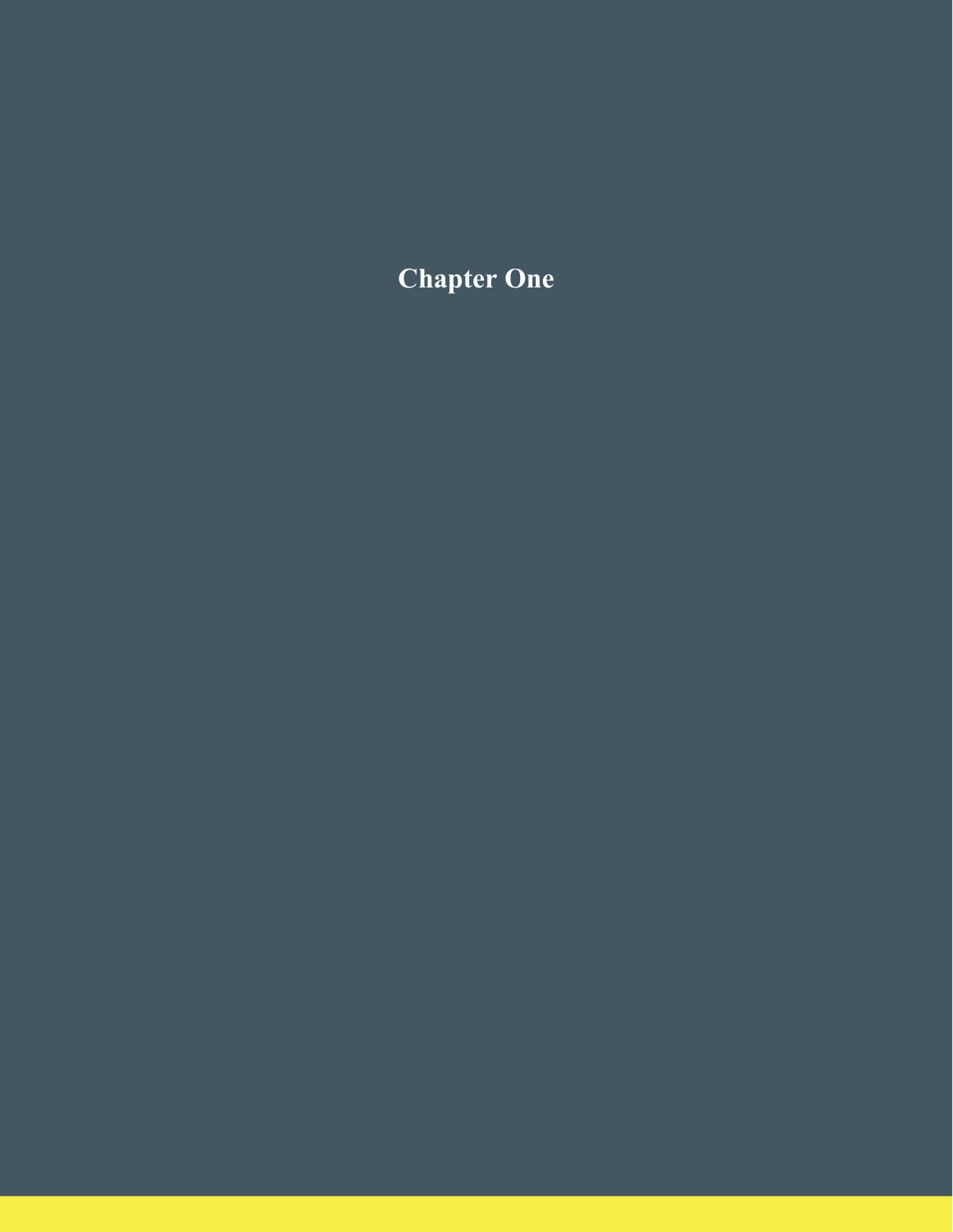## **1.1 Introduction**

New York's first **hotel**, the City **Hotel**, opened in 1792. At the beginning of the 19th century, America's first five-star **hotel**, the Tremont House in Boston, began welcoming guests. Single or double rooms, featuring lockable doors, washing bowls and free soap, appealed to wealthy travelers.

At the beginning the concept of hotels is only for the travelers. But as day progresses the need increased and hotels become business hub of all the diplomates and international business people. After industrial revolution and second world war hotel industry flourished. Not just for staying but also for events and food and beverage it's become a very profitable business.

## <span id="page-8-0"></span>**1.2 Origin of the Report**

Internship is a great opportunity for a student to learn from the practical knowledge. Getting the chance to do my internship from Westin Dhaka became a great learning opportunity for me to increase my practical ideas about hotel sales and marketing.

With this orientation, my internship report comprises a brief study on Sales and Marketing department of 'The Westin Dhaka' during six months internship.

Hotel industry in Bangladesh is booming. Not just the tourism base hotels in different tourist places but also business hotels in Dhaka is increasing in large number. All the international hotel chains are now operating in Dhaka and many are coming in recent time and these plays a significant impact on our GDP also\. The Westin Dhaka is in such international chain which is called Marriot. Under this chain The Westin Dhaka follows all the standards of Marriot management. Their mail target group is the international business traveler, diplomates and corporate clients. This report will describe the brand standards, marketing communications and analysis of some digital trends and the sales team strategy to get the maximum revenue in the business. The main focus of this report is Standard Operating Procedure of Sales and Marketing department. I tried my best to do it in a professional manner so that it can meet my BBA Internship program requirements.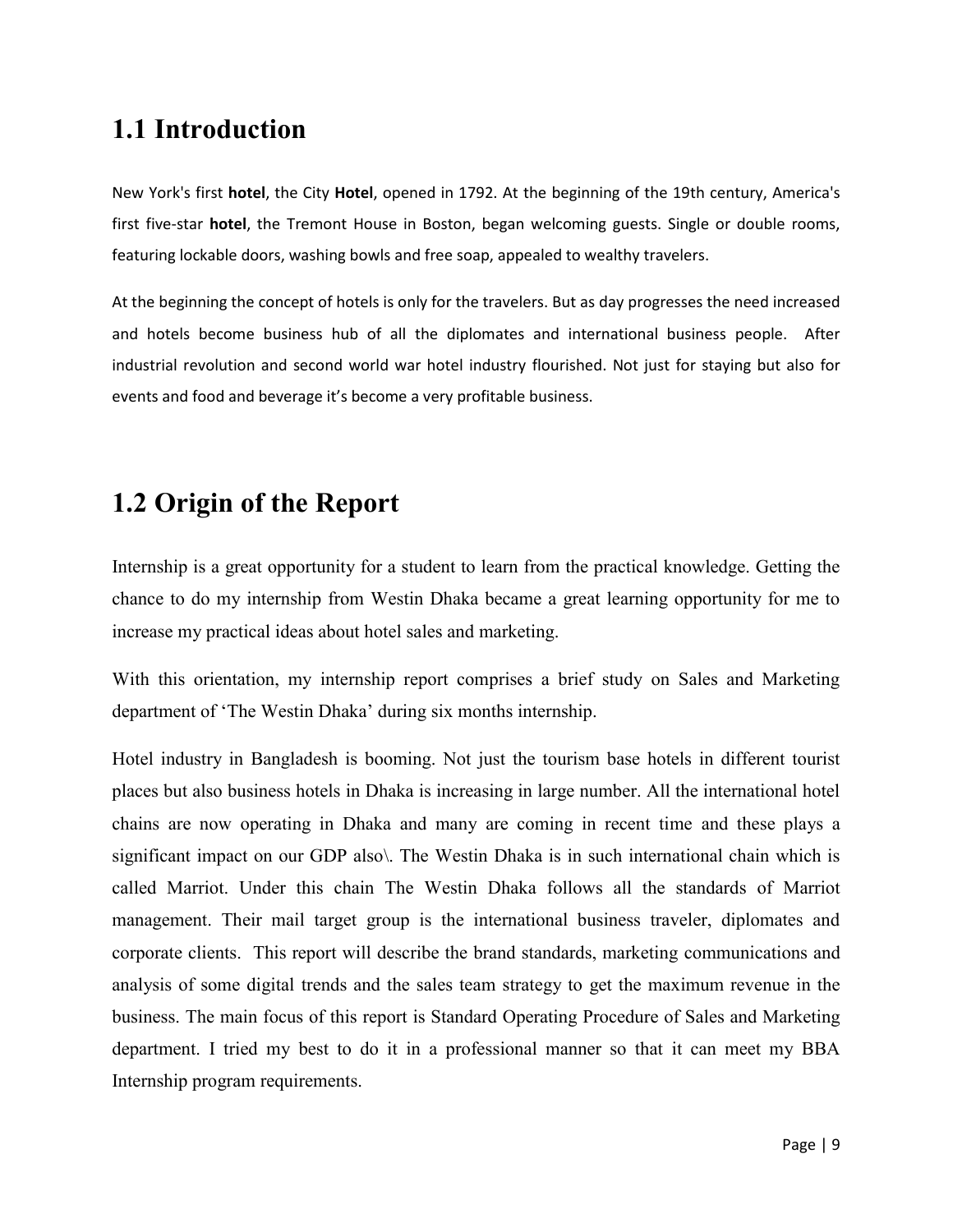## <span id="page-9-0"></span>**1.3 Objective of the Report**

#### **Broad Objective**

The objective of the report is to fulfill the BBA Internship Program requirements as well as complete the graduation and to get the opportunity to do reputed job in the assigned organization. Moreover, finding out insides of hotel industry of Bangladesh.

#### **Specific Objective**

- To give an overview of Westin Dhaka
- To give a short brief of Westin Sales and Marketing Department
- To give the job task and achievements
- To brief Sales and Marketing 'Standard Operating Procedures'
- To brief all limitations, findings and small recommendation

## <span id="page-9-1"></span>**1.4 Scope of the Report**

The scope of the report is limited to all the practical work experience and procedures of Sales and Marketing Department of the hotel. The scope of the report is also limited by the information given by the associates of The Westin Dhaka. As it's an international hotels chain getting information a getting involved in all operation work become difficult.

## <span id="page-9-2"></span>**1.5 Methodology of the Report**

The nature of the report is descriptive with marketing communications activities and sales activities gathered by study, working, own observation and qualitative research such as face to face interview and practical learning.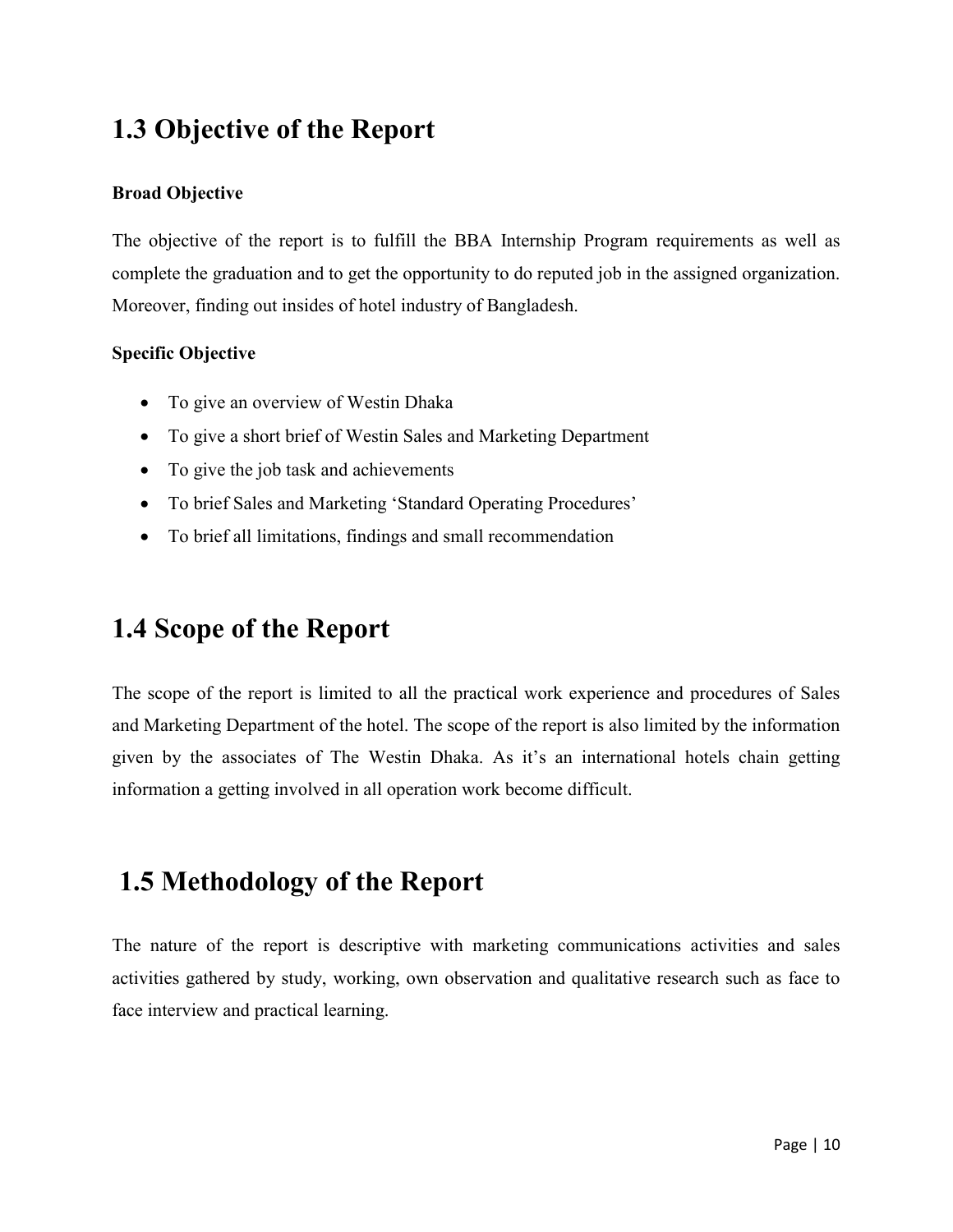In this report, I have used two types of source. These are as below:

#### ➢ **Primary source**

These include all interviews, work interaction with the Director of Sales, Marketing Communication Manager, Sales Manager, Director of PR and Sales Executives.

#### ➢ **Secondary Source**

These include-

- Website
- Newspaper article regarding Bangladesh hotel industry
- Articles in online regarding project topic
- Hotel brochure and newsletter contents
- Social Media and online booking site contents

## <span id="page-10-0"></span>**1.6 Limitations of Study**

Internship in Westin Dhaka is really challenging because of work pressure. The nature of the information that we deal with is sophisticated information. For computations with other brand hotels they do not provide information to everyone and interns get less chance to be around with the decision maker team.

- Publications of sales and marketing report
- Strict confidentiality regarding sales and marketing information
- Restricted access both in company information system and some websites.
- Time limitations.

Finally, with no experience of writing such project report, it is also challenging for me to keep pace with the work experience and elaborate and analyze with the theoretical concern.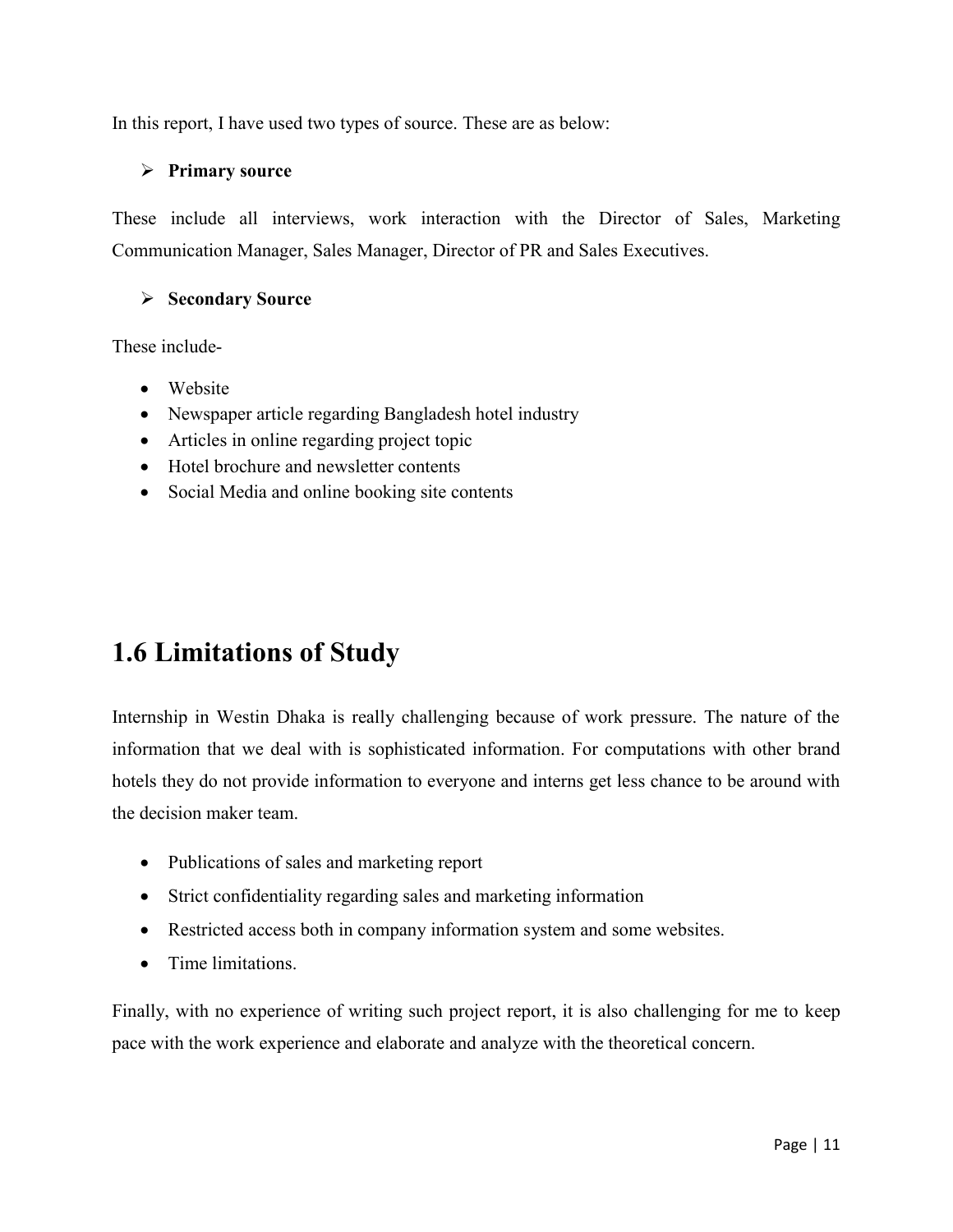<span id="page-11-1"></span><span id="page-11-0"></span>**Chapter Two**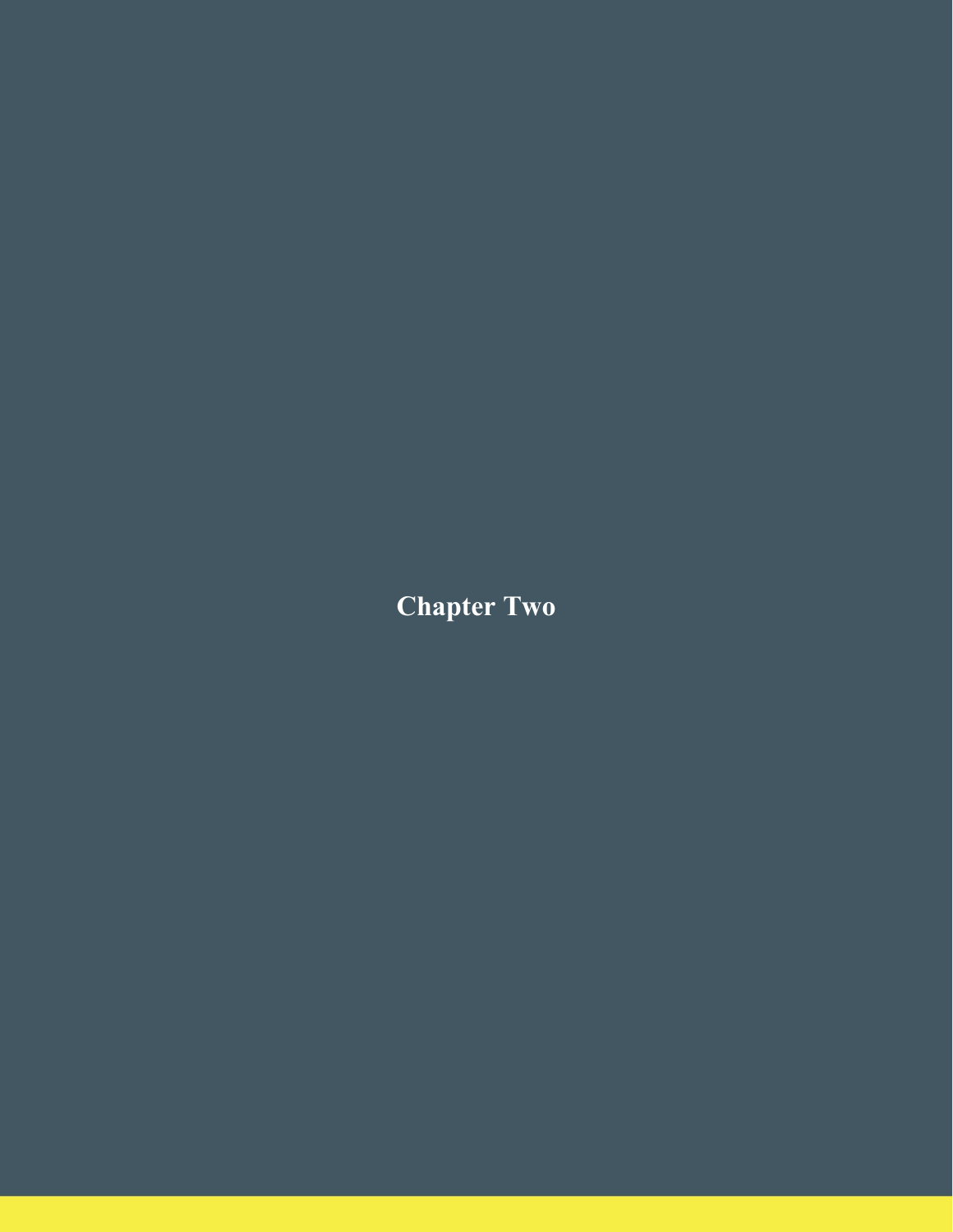### **2.1 Background**

The Westin Dhaka is owned by Unique hotels and Resorts limited which is also a concern of Unique Group. They are also planning to bring Sheraton another five-star hotel in Dhaka. Unique group also have bunch of businesses like as Hospitality, Real Estate, Construction  $\&$ Infrastructure Development, Telecommunication, Shipping Line, Share Management, Bank, Insurance, Financial Institution, Manpower Management, Ceramics Industry, Power Plant.

Unique Hotels and Resorts was founded on November 28, 2000 and got the Certification of Commencement of Business in the Brand "The Westin Dhaka" in July, 2007.

From then Westin become a prime brand in hospitality field in Bangladesh with all its activities and standard of operation and in marketing it's become a supreme business hub for all the corporates and diplomates.

## <span id="page-12-0"></span>**2.2 About Westin Hotels and Resorts**

Westin Hotels and Resorts is one of the luxurious Brand of Marriott Hotels and Resorts. The pitch themselves as business hotel. All around the world all the Westin hotels maintain common standards like as their hotel environment, heavenly swore and heavenly bed facilities.

With more than 200 hotels in 40 countries, Westin Hotels and Resorts continue to drive themselves into another level in business hotel concept. With updated Intuitive service, thoughtful design they always give their clients a worm and refreshing feelings.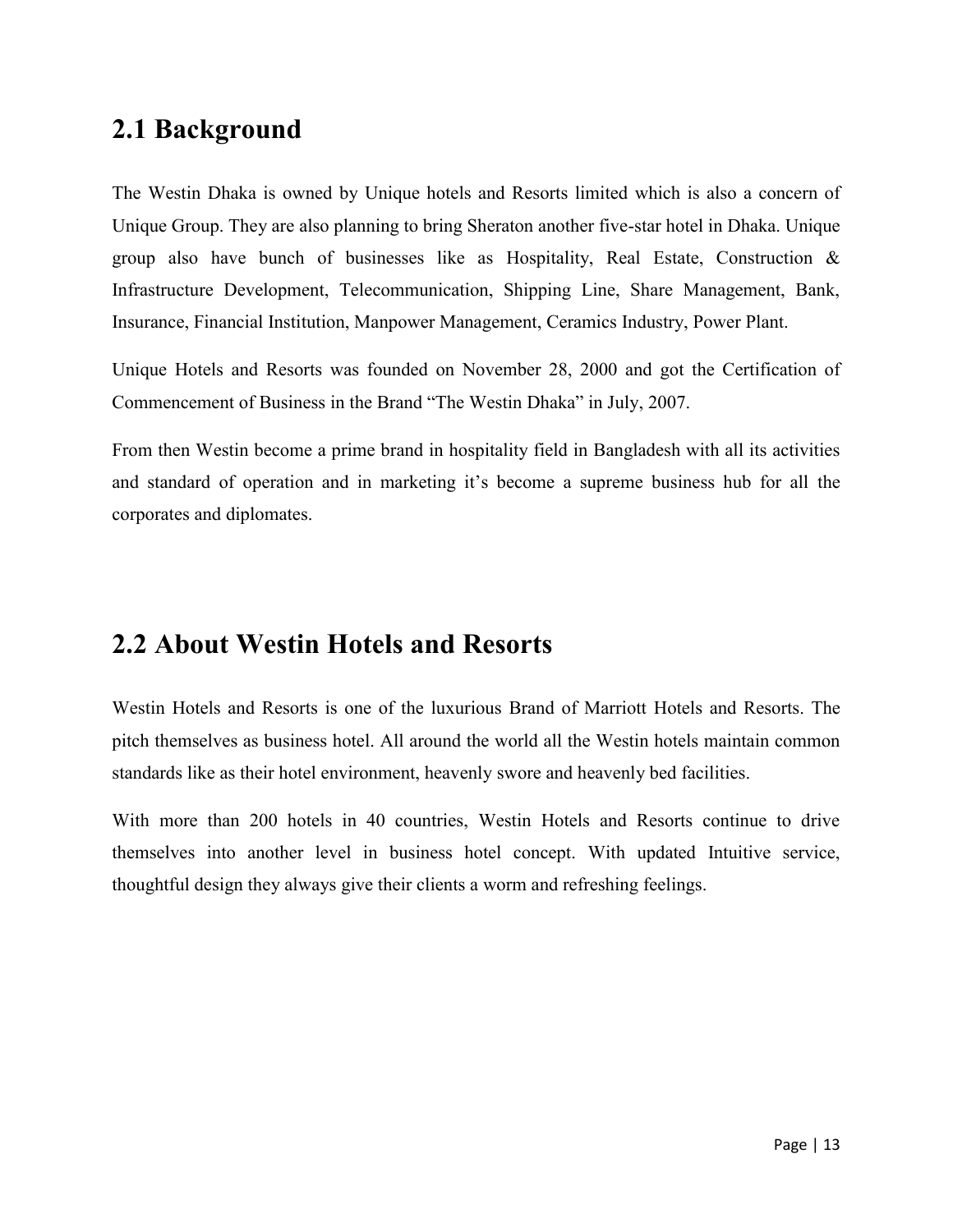## **2.3 About the Westin Dhaka**

The Westin Dhaka is the first verified Five Star hotel in Bangladesh. It based in a highly diplomatic zone Gulshan 2 where there is all the embassy and corporate hubs. It's just 30 mints car drive from Hazarat Shahajalal Intenational Airport.

#### <span id="page-13-0"></span>**Mission**

The mission of Westin Dhaka is to thoroughly understand the needs of their clients and surpass their expectations by delivering personal and intuitive services to them with world class customer service to our clients.

### <span id="page-13-2"></span><span id="page-13-1"></span>**Vision**

The vision of Westin Dhaka is to maintain their success journey and hold their number one position in Bangladesh market by satisfying customers and upgrading their customers.

### **Objectives**

There are 3 objectives of The Westin Dhaka-

**Personal**- Provide customized services depending on each customer.

**Instinctive**- Give surprise and always try to delight them.

**Renewal**: Refresh them by providing something extra care.

### <span id="page-13-3"></span>**Five Human Truths**

Five human truths that differentiate The Westin Dhaka from others in the industry. of Westins success. They are given below-

- 1. Be understood.
- 2. Belong.
- 3. Feel special.
- 4. Have Control
- 5. Reach Their Potential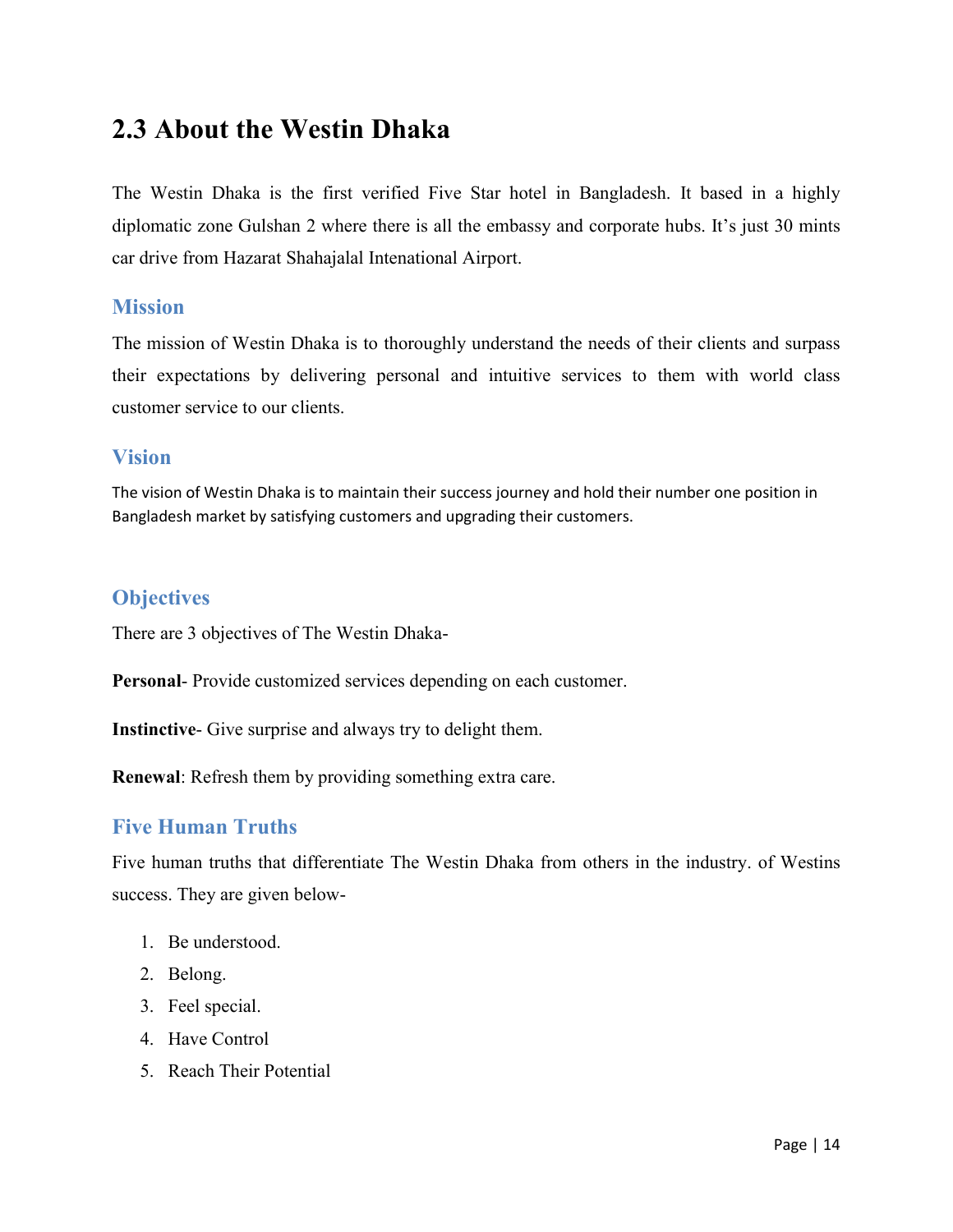### <span id="page-14-0"></span>**Six Pillars**

• **Sleep Well-** Westin Heavenly Bed is an Ionic Bed which refresh and renewed guests. It is designed to promote restorative sleep. Around the globe only Westin Hotels use this heavenly bed concept.



• **Eat Well-** This Hotel believes in healthy food supply. They created a concept that called super food. With different restaurants inside the provide a global taste of food.



• **Move Well**- The Westin hotel provide proper fitness facilities that includes gym, sonna, swimming pool and create a proper fitness center.



Feel Well- signature rain shower which instantly refreshes clients, great atmosphere inside the hotel makes guests feel well as home.



• **Work Well**- With business center facilities 24/7 The Westin Dhaka provide well work facilities to its guests. Moreover, fast internet wifi system all around the make sure work proficiency of the guests no matter where they stay in the hotel.



• **Play Well**- Whether guests are taking a break from business or exploring as a family, The Westin Dhaka offers endless opportunities for play while away.

### <span id="page-14-1"></span>**Brand Tagline**

**'For a better you'**- states better life living facilities for its guests and by saying so they provide all the facilities of better living away from home.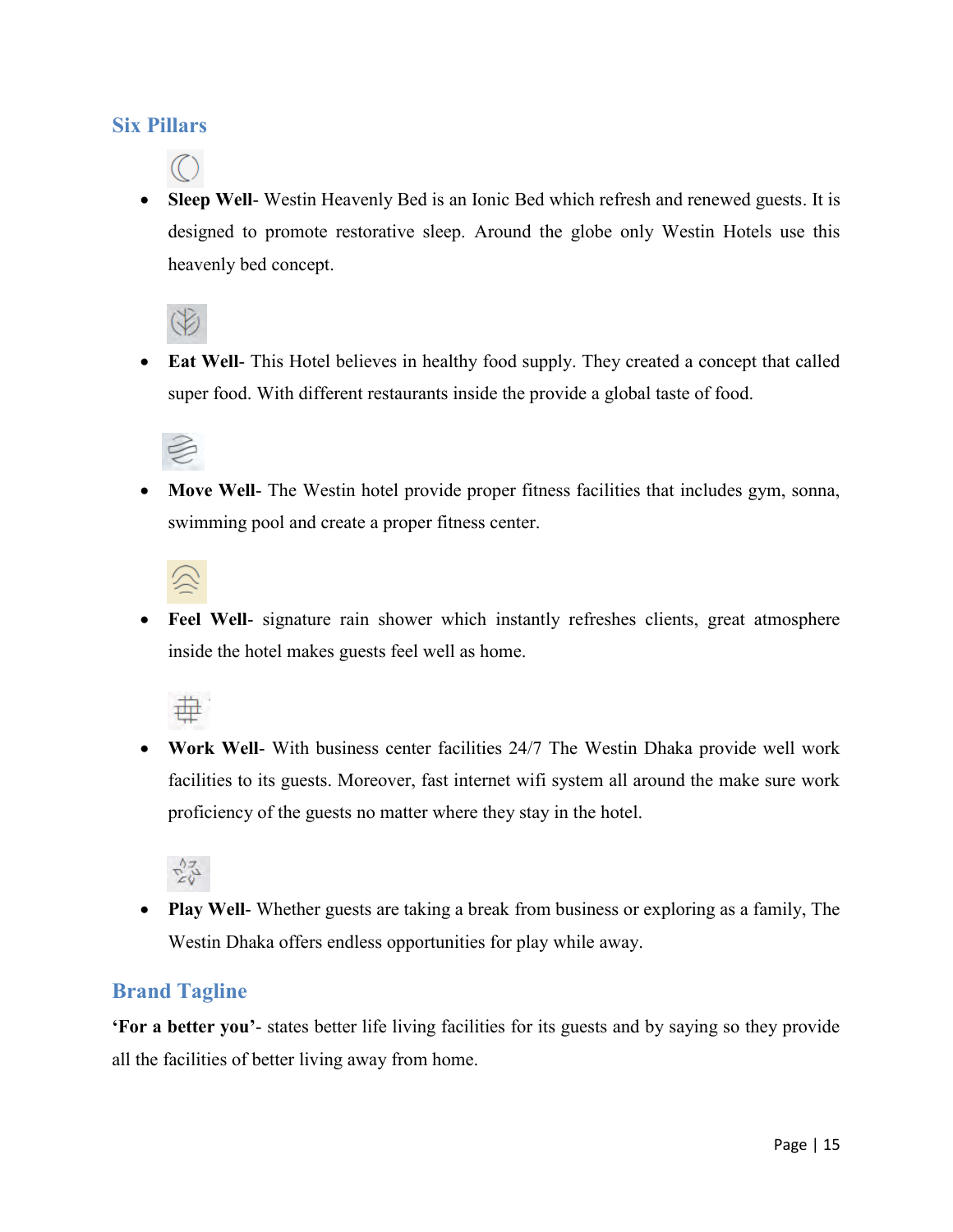### **Property Description**

The Westin Dhaka consists of one central dining named seasonal tastes, one Italian restaurant named Prego and two coffee shops, the living room and daily treats. Apart from that it has 235 rooms all together. The room categories are as below.

| Deluxe king            | 116 |
|------------------------|-----|
| Deluxe Twin            | 36  |
| Disable Access Room    | 1   |
| <b>Specialty King</b>  | 13  |
| Renewal King           | 7   |
| Renewal Twin           | 6   |
| Club King              | 22  |
| Club Twin              | 11  |
| Junior Suite           | 8   |
| <b>Executive Suite</b> | 13  |
| Chairman Suite         | 1   |
| Presidential Suite     | 1   |
| Total                  | 235 |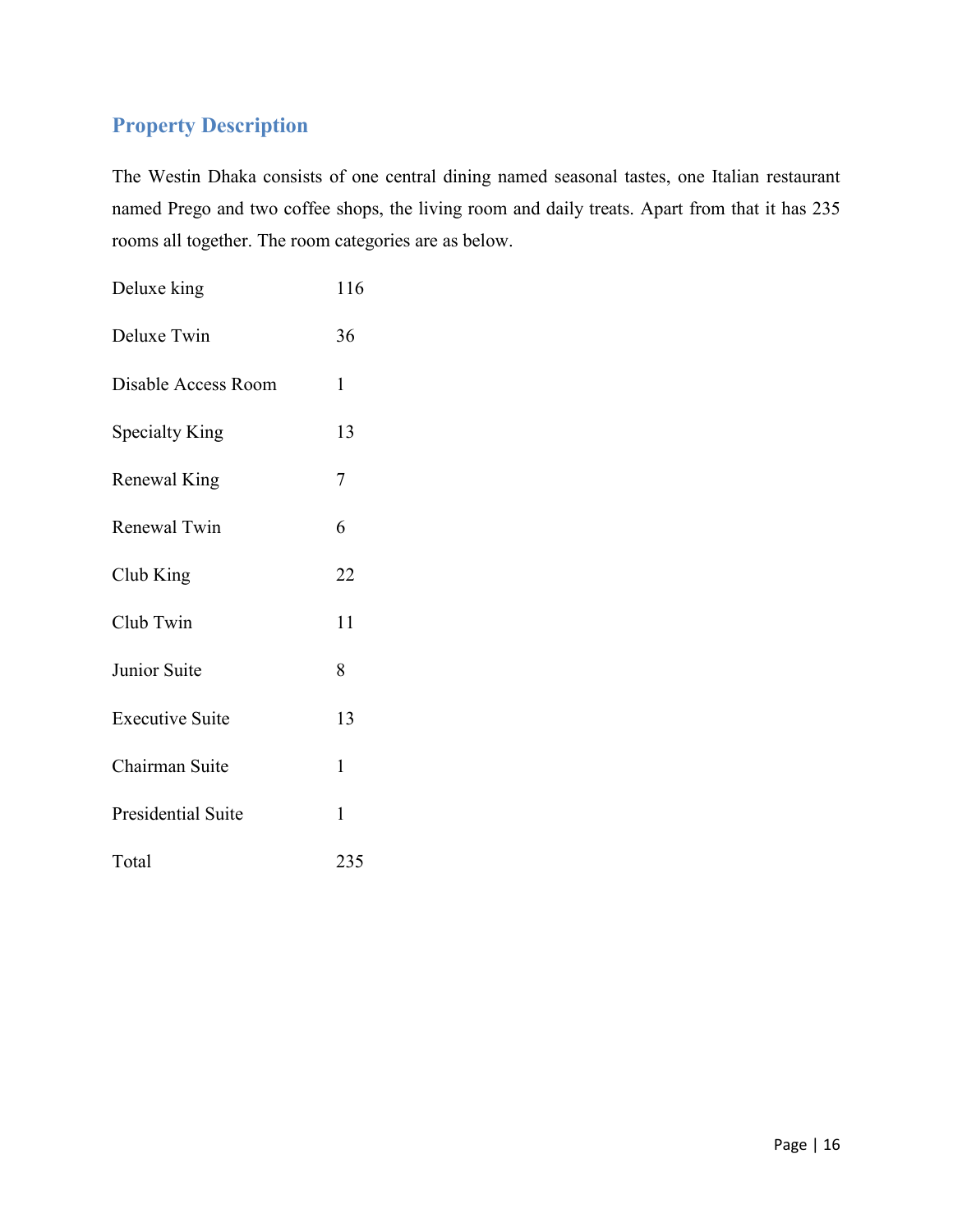**Chapter Three**

<span id="page-16-2"></span><span id="page-16-1"></span><span id="page-16-0"></span>**Sales and Marketing Department and Its Operation**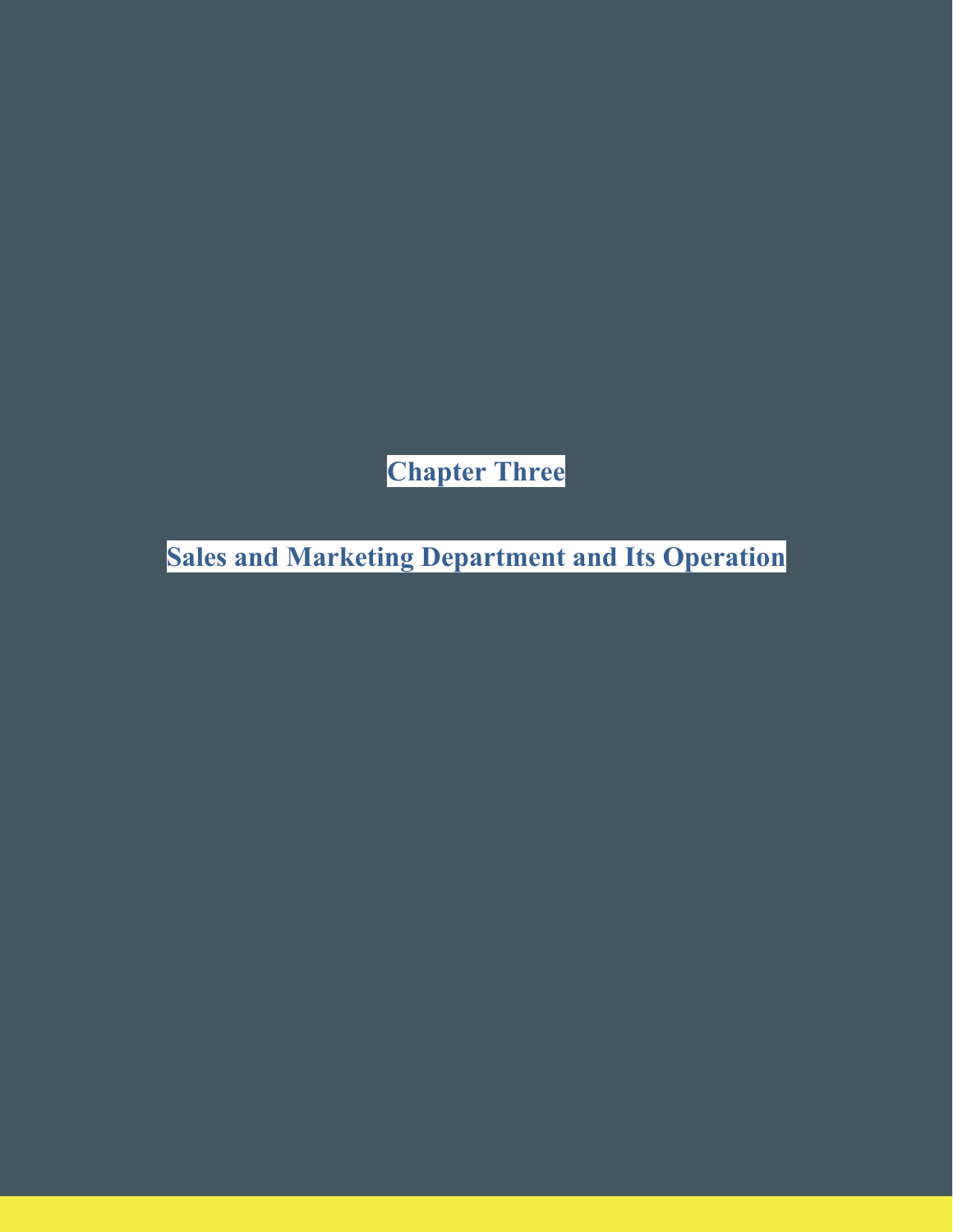## **3.1 Operations: Marketing**

The Westin Dhaka marketing department consists of only two members heading by the director sales and marketing (DOSM) they are so very proactive. As there are strict brand structure they have to brand their design and promotional staffs in a very calculative way.

### <span id="page-17-0"></span>**Promotion**

Newspaper, specially travel and tourism base newspapers are the main platform where The Westin Dhaka do their marketing or promotional activities mostly. In all the food festivals, the invite journalists from different press and often do press night to maintain good relationships with the media personal.

<span id="page-17-1"></span>The Westin Dhaka have two billboards in their parking place. Where all the updates regarding coming events the put to get attention of the guests. For promotion 'what's new what's next' is another common concept name of The Westin Dhaka. It's a monthly brusher that the marketing team prepare any display it all around the hotel to spray the massage.

### **SMS & Email Blast**

<span id="page-17-2"></span>The Westin Dhaka develops database every single day. This database covers all the info about their target customers. Information like as name, phone number and mailing address. If there is any upcoming event, new food arrival or promotional activities coming then all the information send to the guests through mail and SMS.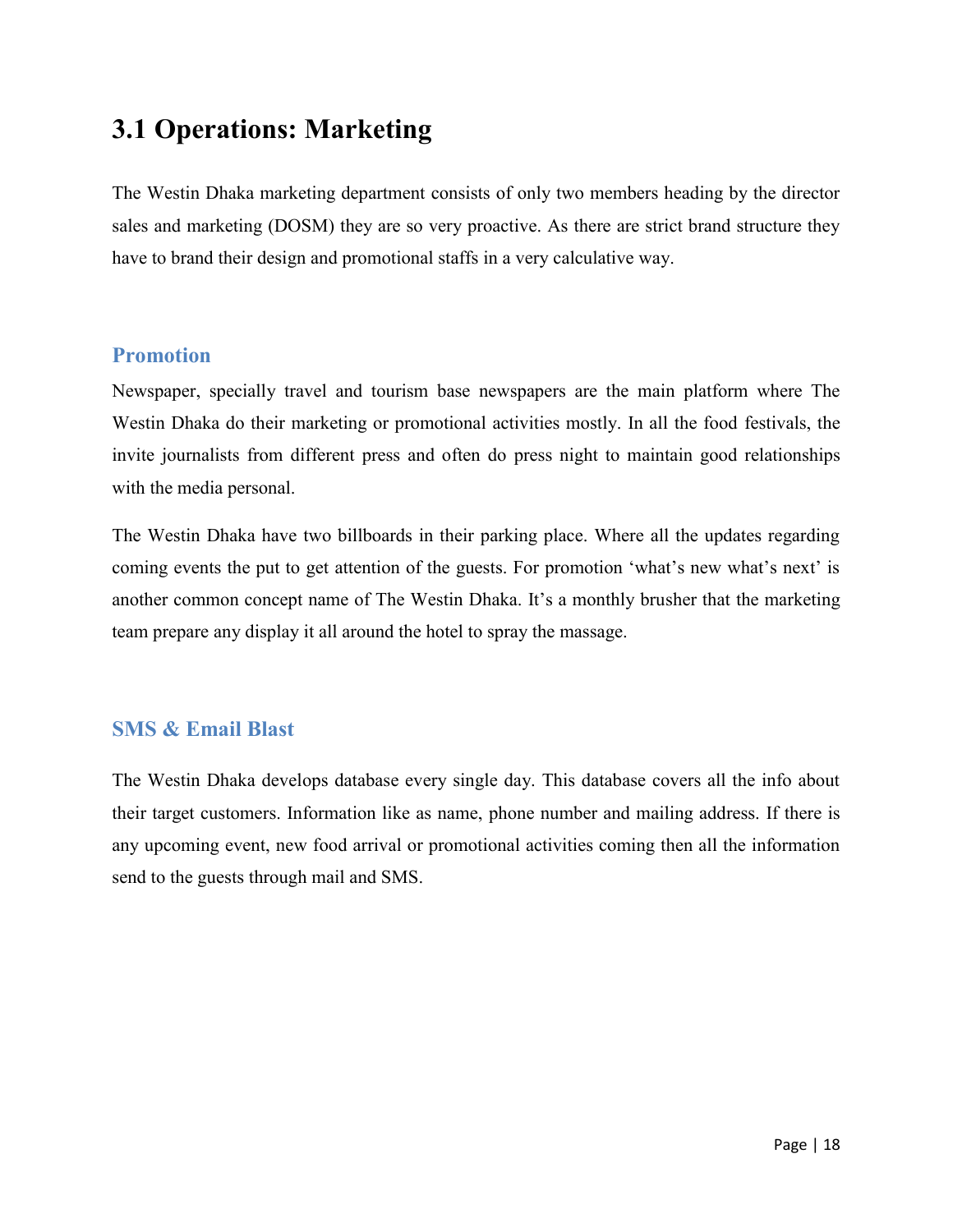### **Online Digital Marketing**

The Westin Dhaka is actively doing social media marketing by using all the popular tools of social media like as Facebook, twitter and their websites. So, guests can identify what's going on by going through or following the Westin Dhaka sites.

### <span id="page-18-0"></span>**Marketing Management**

The hole process of marketing is managed by the marketing and communication manager. Alongside with him there is a post of brand executive who usually take care of the designing part. Final decision comes from the director of sales and marketing or (DOSM). There are some strict brand rules to follow to do all the promotional activities. Marriot usually follow up those through their India office.

## <span id="page-18-1"></span>**3.2 Operations: Sales**

The Westin Dhaka sales team is the most dynamic team in the town. To compete with the other players in the market the follow some day to day fixed activities.

• **Sales Call**

For all the sales executives, its mandatory to conduct atleast three business meeting with different corporate in a working day to generate business. This business meetings known in hotel industry as sales calls.

### **Evening Meeting Minutes**

Every evening all the executives sits with the general manager to report their daily activities and also share the market situation. Moreover, the share their sales plan for next very dat.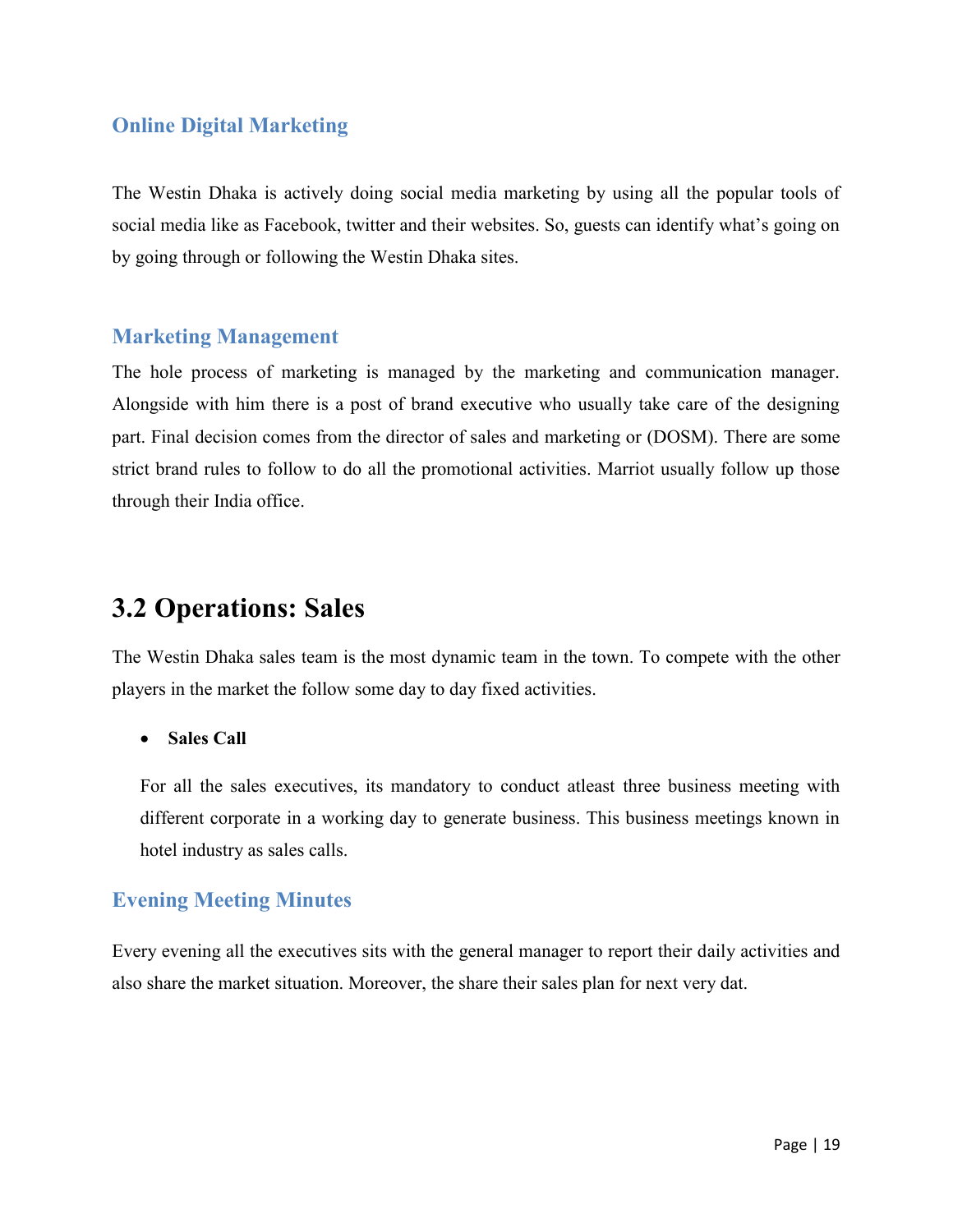**Chapter Four**

<span id="page-19-1"></span><span id="page-19-0"></span>**Standard Operating Procedure of Marketing**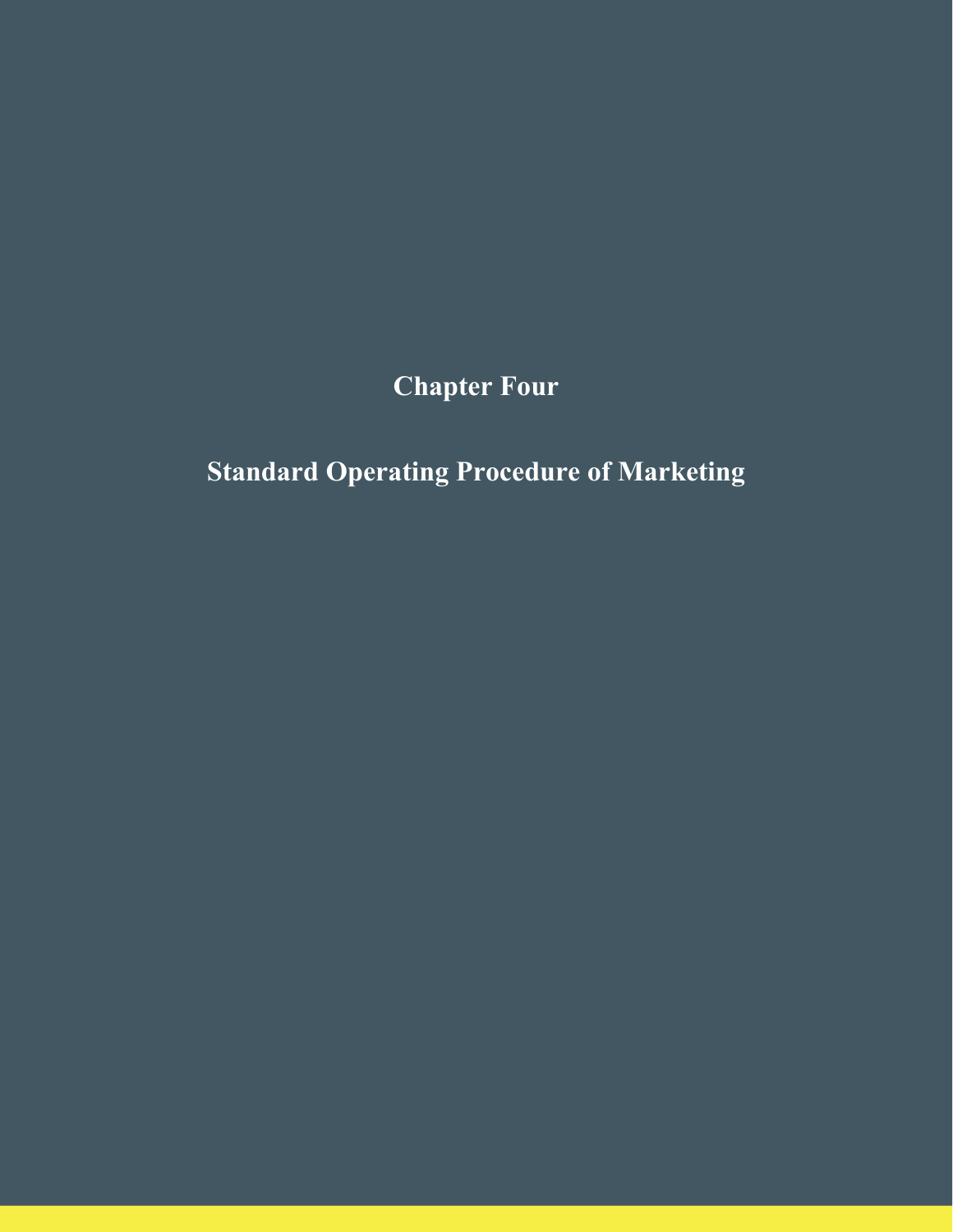## **4.1 Public Relations**

### **Press releases**

For press releases the marketing and communication officer or 'Marcom' plays the ground role. Director of public relation is the main concern person who take care of the department and provide suggestion to the marketing and communication officer.

- 1. In all the press releases all the media people got invitation and their attendance in the meeting got insured.
- 2. In press releases all the department heads got invited and the general manager give vote of thanks.
- 3. Media people always get the privilege to ask questions in the press releases.
- 4. Press release copies provided to the media people after the press release.

#### **Media Coverage**

Media coverage is another important issue in hotel industry. Everyday morning marketing team collect media coverages from newspaper to present in the morning meeting. And this coverage shared in the social media pages of the hotel.

### **Social Media Marketing**

Starting from Facebook, twitter and website The Westin Dhaka use all the social media to do their branding and promotions. All the updates and information's are given they're in those medias. Mail is also another platform. By using Facebook, they also organize different type of computations like as photo contest and others.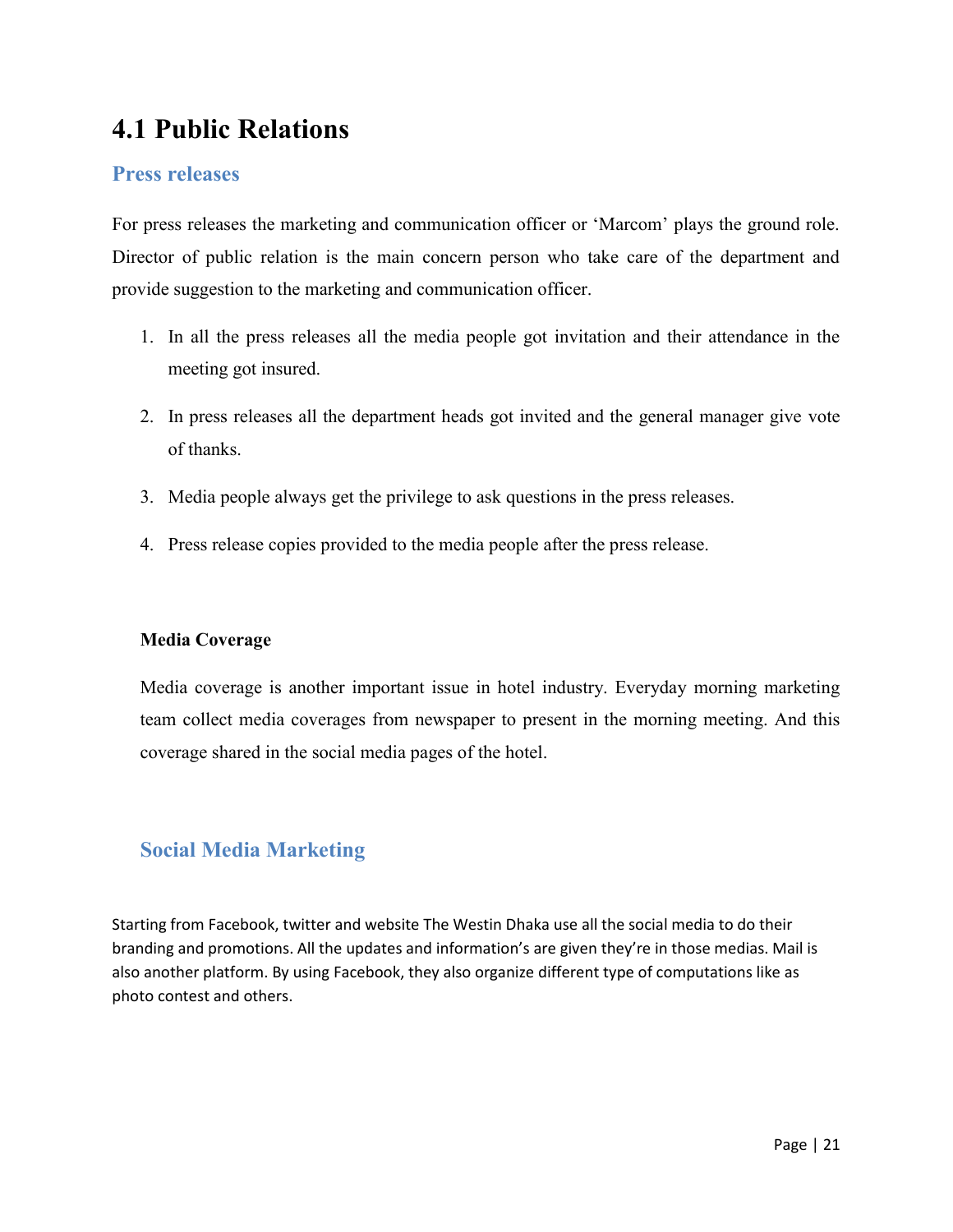**Chapter Five**

<span id="page-21-2"></span><span id="page-21-1"></span><span id="page-21-0"></span>**Standard Operating Procedure of Sales**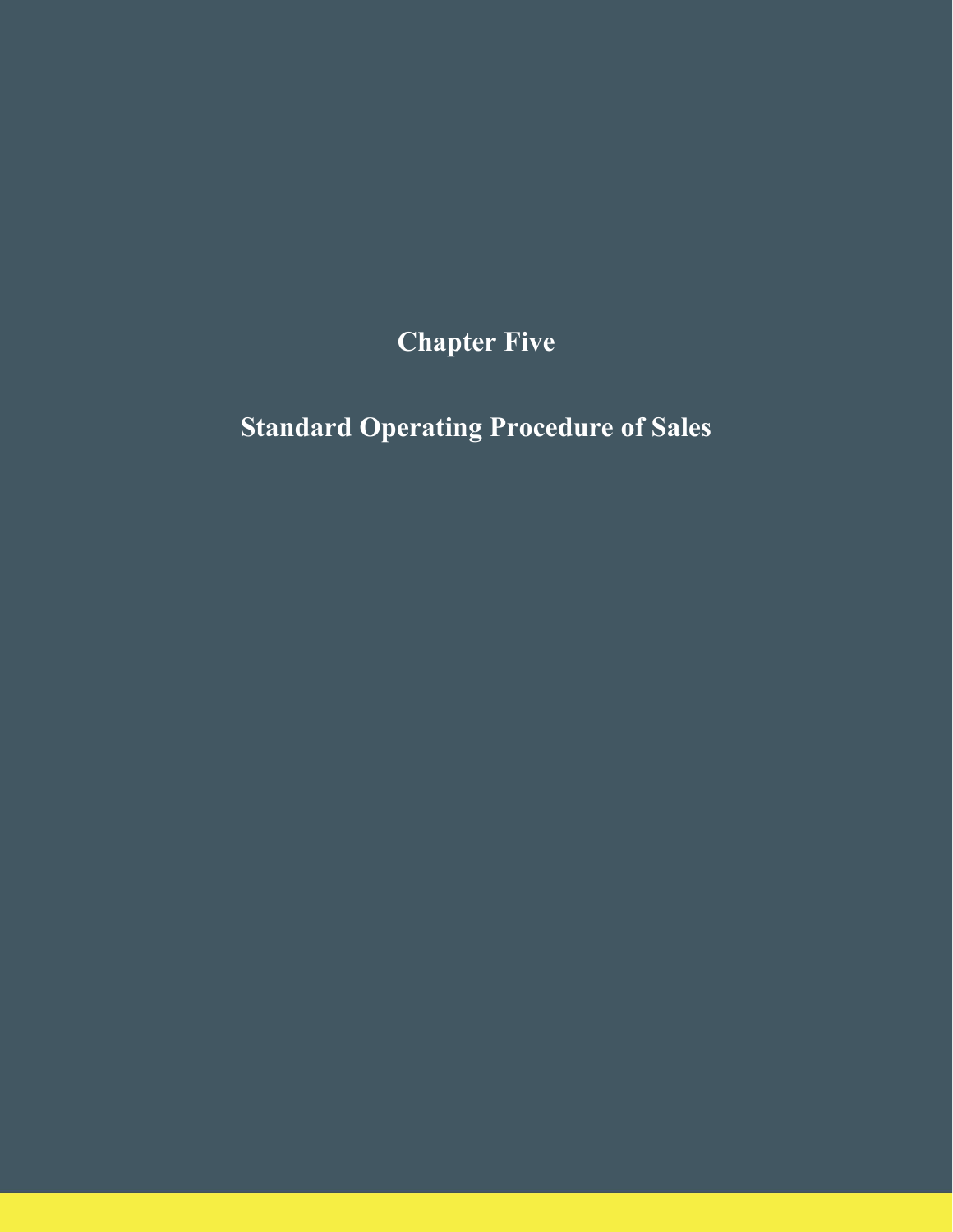## **5.1 SPG Pro**

SPG Pro is a marketing tool to motivate guest and clients of the hotel. If any guest stays or order a specific amount of food from the hotel s/he will earn a specific star point. By earning a specific amount of points, they becoming SPG Pro or SPG member. In their next stay or order they can use this point can be used to revel many facilities.

## **5.2 Smart Plan**

Smart plan is a very unique way to make strategy of sales and marketing of the Westin hotel. All the sales people are being engaged to prepare the SMART plan for the hotel.

A SMART plan is defined as:

- Specific (and strategic): The target group and the plan should be very specific.
- Measurable: Profit the plan will bring should be measurable.
- Actionable: In the planning process its finalized who will do the action.
- Reasonable: The plan should be reasonable under all the circumstances.
- Time bound: There is always time limitations and boundaries for the planning.

## <span id="page-22-0"></span>**5.3 Tele Calls**

Every sales person is responsible to do at least 5 tele calls to different corporate clients. In the evening meeting, they have to submit their tele call report to the director sales and marketing.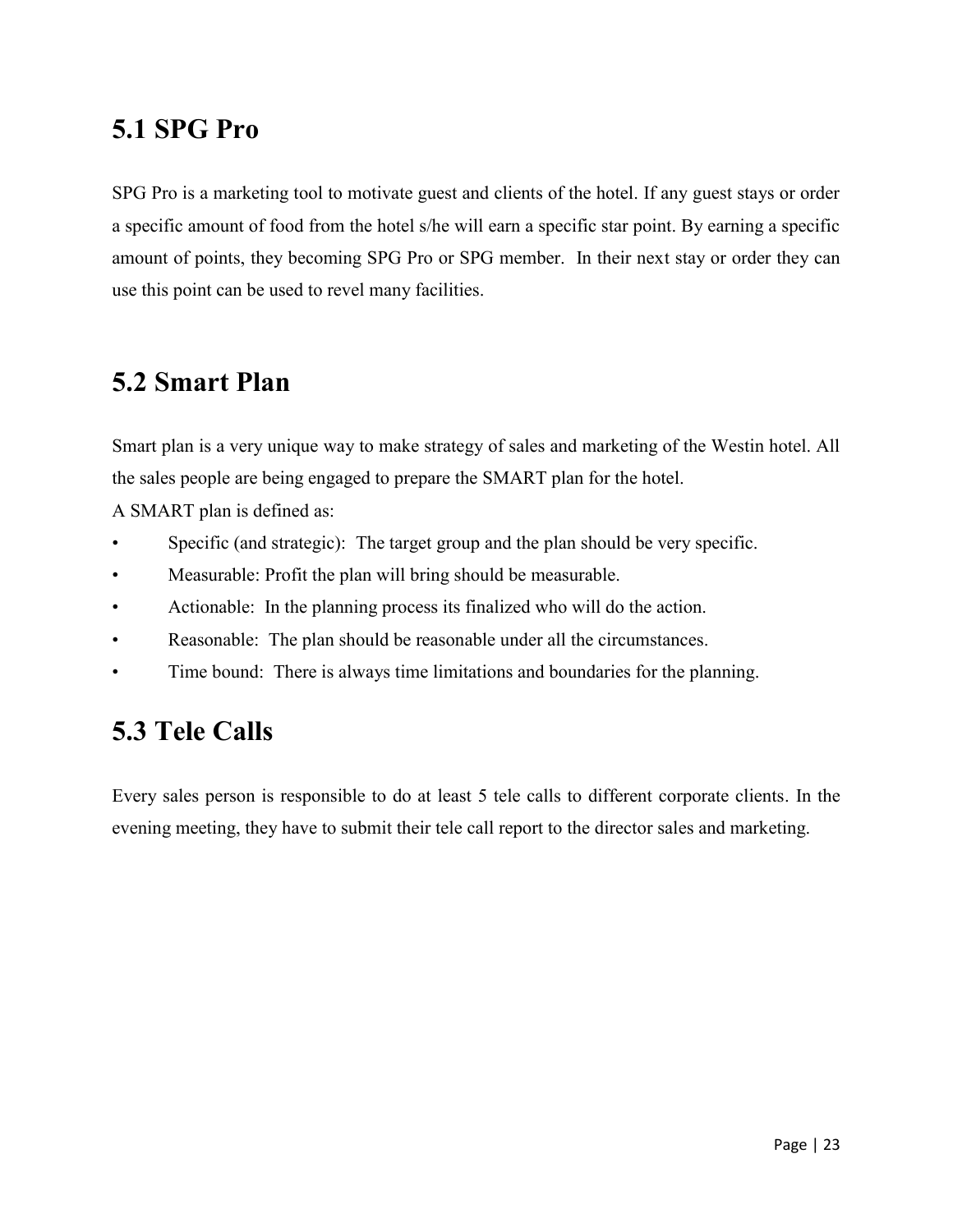**Chapter Six**

<span id="page-23-1"></span><span id="page-23-0"></span>**Internship Tasks**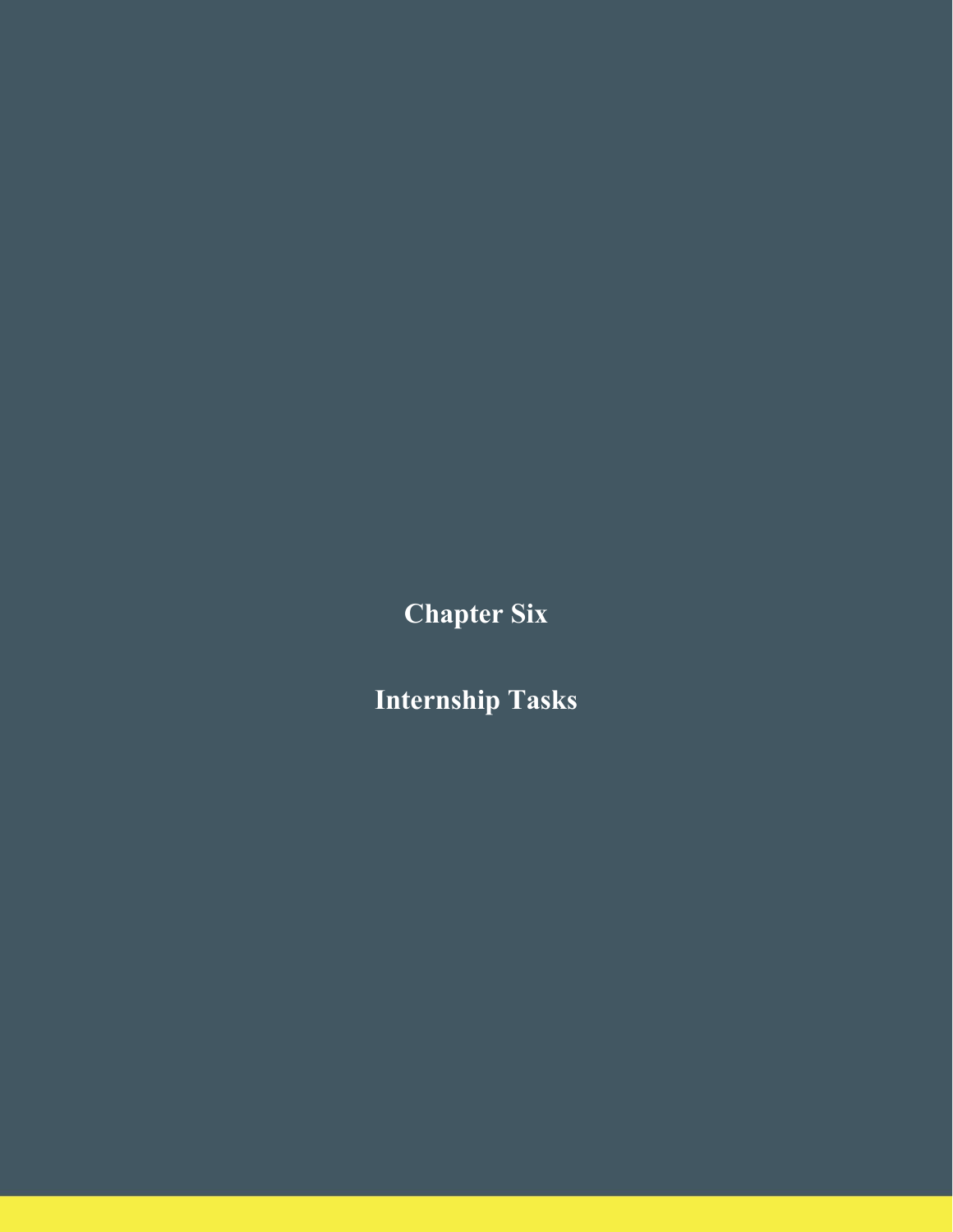## <span id="page-24-0"></span>**6.1 Designation**

In Westin Dhaka interns are known as trainee. And the internship program is of six months.

I was placed as a trainee of sales and marketing under the supervision of the marketing and communication officer.

## <span id="page-24-1"></span>**6.2 Roles and Responsibilities**

**Database management:** Database management was my first task. Every evening sales and food and beverage manager drop business card to me and I list it down in the database.

**Distribution Management:** Distributing the gift items to the corporate guests and distributing invitation cards to the guests was in my task list.

**Media Coverage:** Finding out the media coverage from the newspapers and place it to Director public relation is another daily routine work.

**Marketing Campaign:** Looking after the social media posts and SMS blast.

**Event Coordination:** Event organizations, photography and greetings the guests in event.

**Photography:** Events and product photo shoots.

**Tele Sales Call:** Calling to different corporates and set-up meetings for the sales executives was another daily role.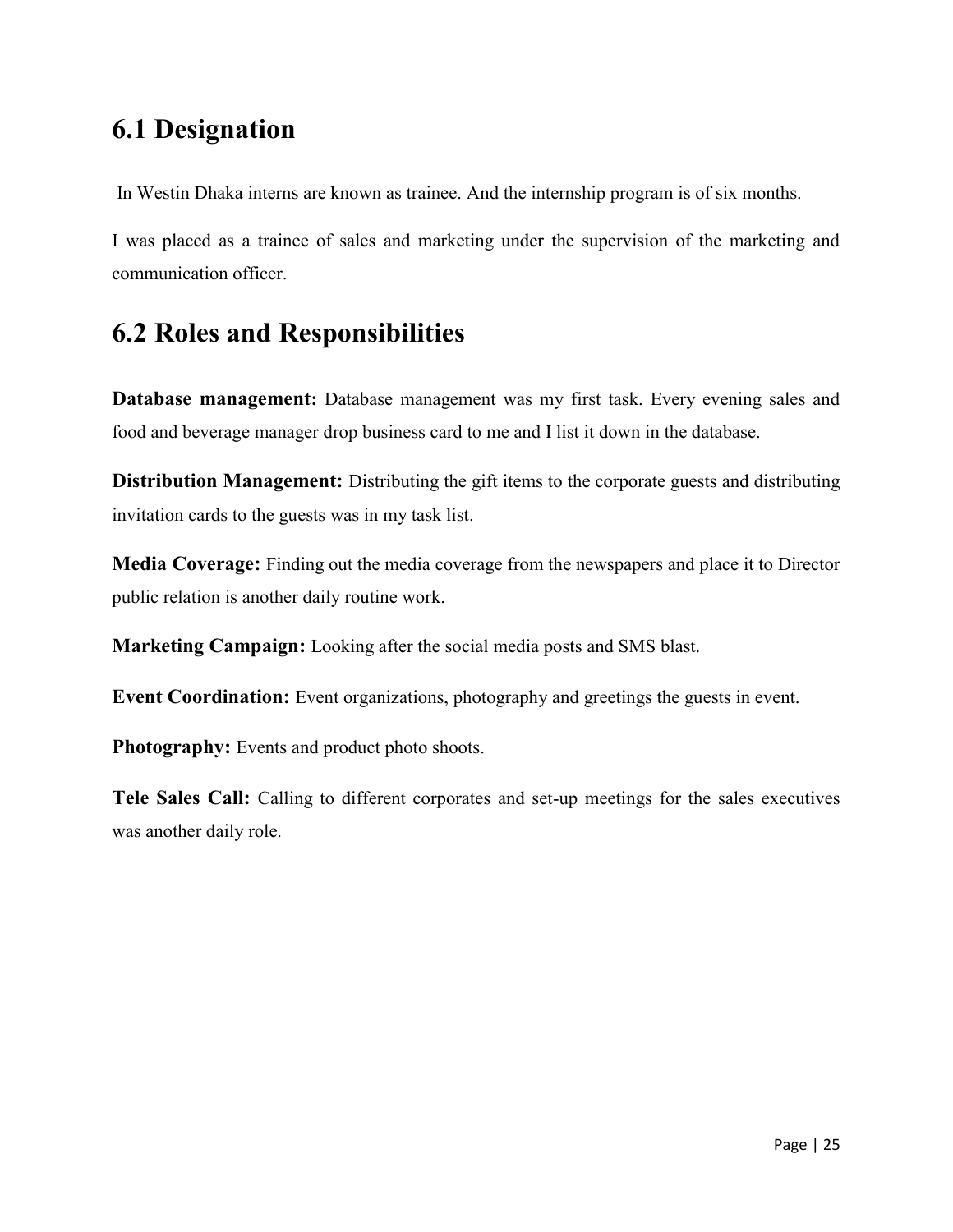# **Chapter 7**

<span id="page-25-2"></span><span id="page-25-1"></span><span id="page-25-0"></span>**Findings, Recommendations and Conclusion**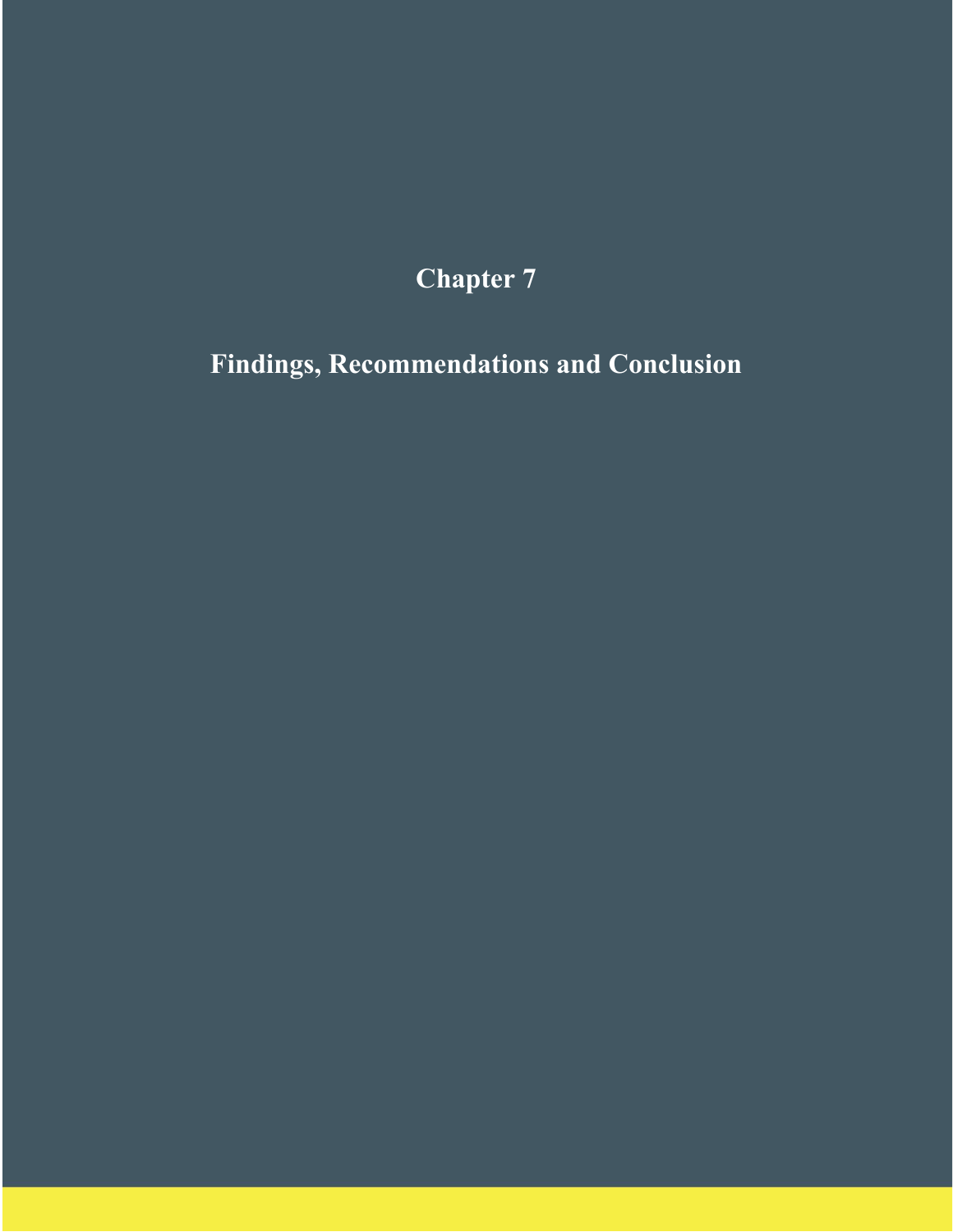## **7.1 Findings**

**During internship program, it was also assigned me to find out the lacking of marketing and sales operation as well as build new strategy to be more efficient.** 

In case of marketing operation,

- Work force is less in number in the sales and marketing team
- Use of social media marketing can still be developed.
- Internal office and job environment not perfect for jobs
- No CSR activities was found.

In case of sales operation,

- Sales executives have less freedom to do their task at their own way.
- Sales tools are not updated.

## <span id="page-26-0"></span>**7.2 Recommendations**

This part is prepared based on the findings so that The Westin Dhaka Marketing and Sales Operation can be uplifted.

- More investment in social media marketing sector is need in argent basis. Other hotels are using this tool in large numbers.
- Database should be updated. There should be a requisition form for additional job done so that the default task of way to generate database is business card but it's not enough. marketing can be more efficient.
- Sales and marketing professionals of the hotel should use the two-user friendly software they have named Opera and ISAC.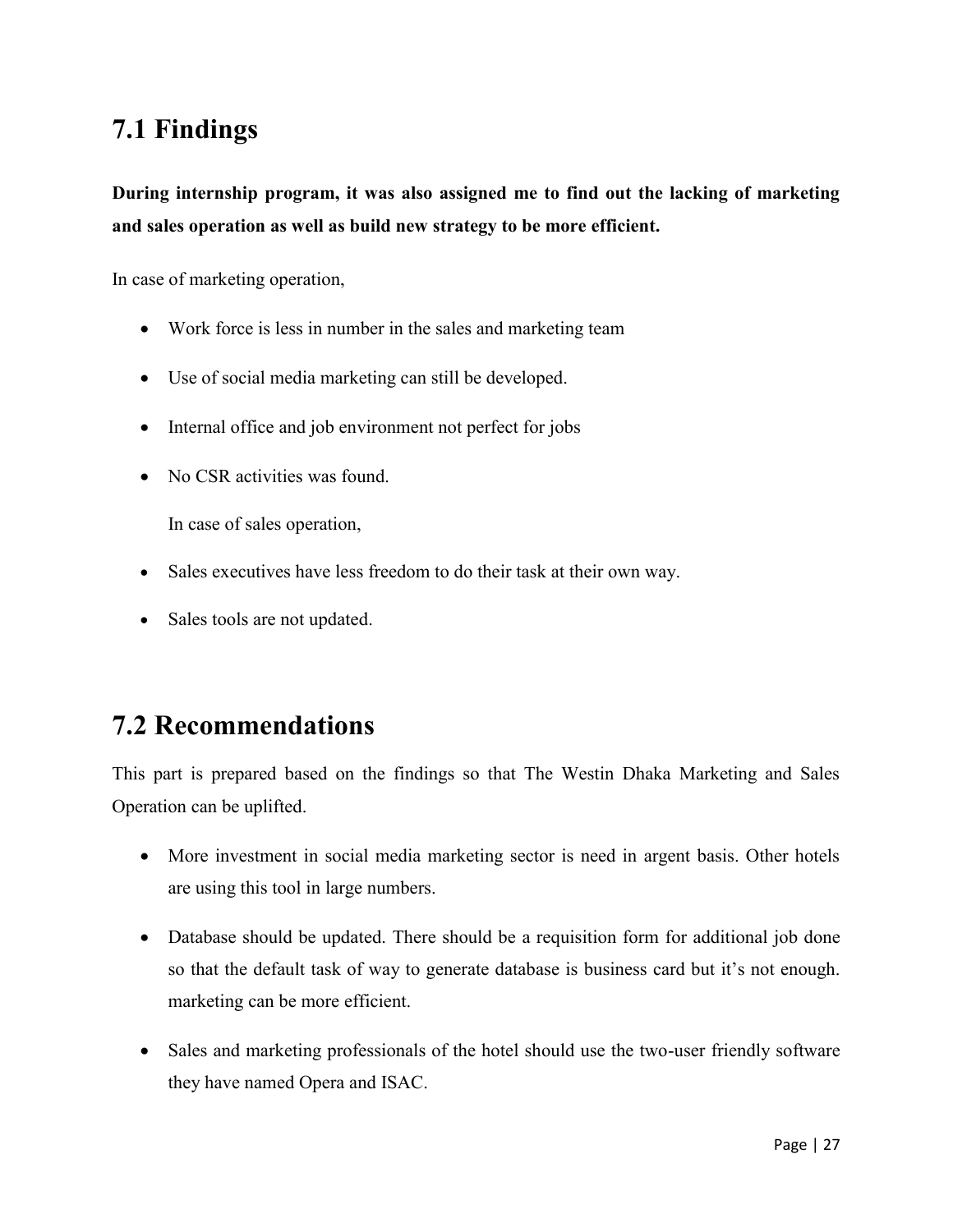- Sales people should be segmented by locations and company.
- Daily sales calls should be more well organized.

## <span id="page-27-0"></span>**7.3 Conclusion**

My internship report is a brief summary about the Westin Dhaka hotel. The main focus of this report is the standard operating procedures of the sales and marketing team of the hotel. It was a great learning experience for me to work in Westin Dhaka as a trainee and I personally learned a lot regarding the hotel industry of Bangladesh.